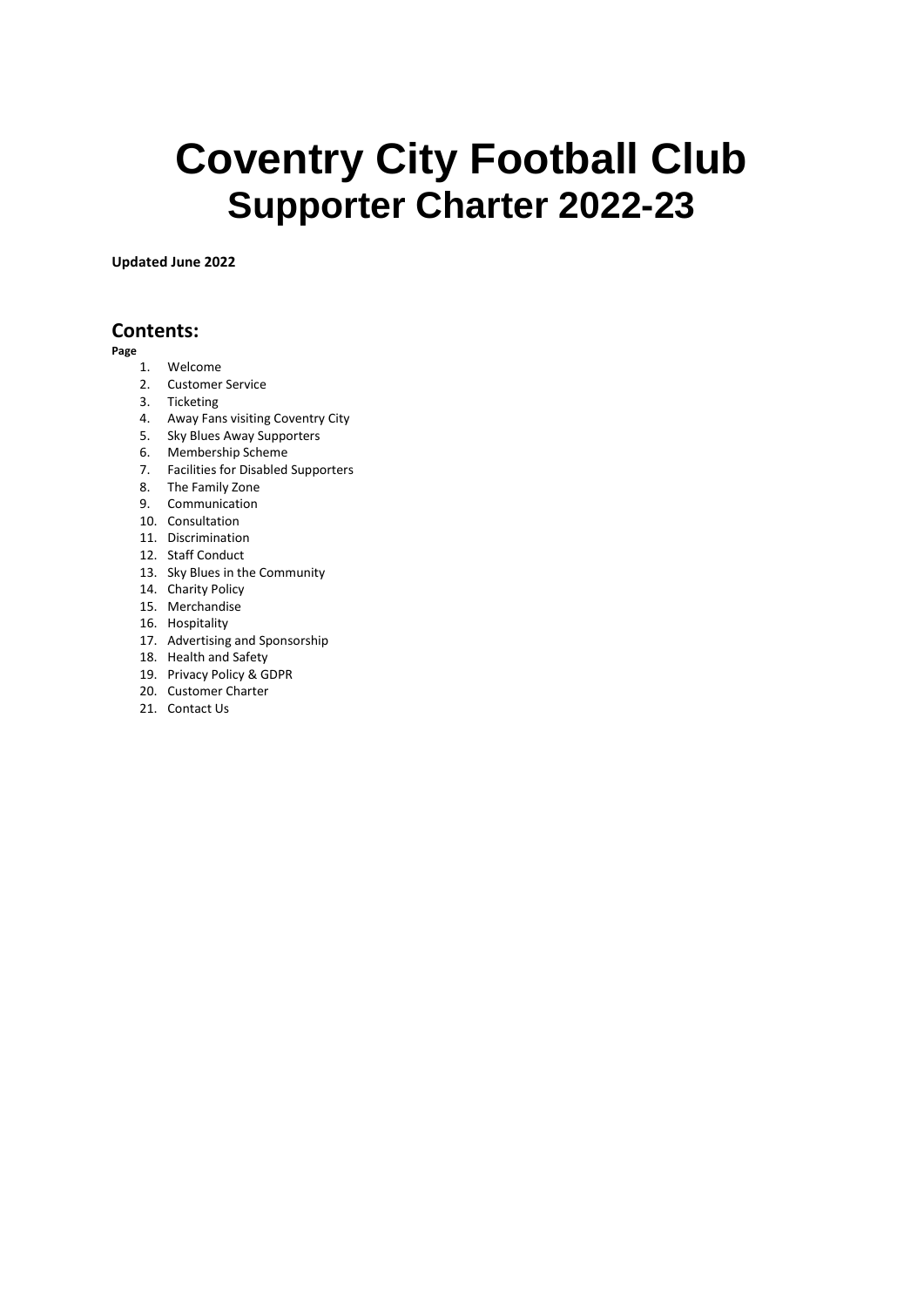### **Welcome**

Welcome to the 2022/23 Coventry City Football Club Supporter Charter.

This charter explains our policies and procedures which affect you as a supporter of your Football Club.

Coventry City Football Club is always reviewing key policies and these may change during the course of the season. If they do, this Charter will be updated accordingly.

Our Supporter Charter outlines the minimum standards of service that our fans should expect.

#### **Coventry City Football Club supporters are defined as:**

- Individual supporters (whether Season Ticket holders or match by match attendees)
- Premium Memberships holders
- VIP Hospitality supporters (whether on a seasonal or match by match basis)
- Supporters in contact with us and our partners as customers in the Club Shop or CCFC Ticket Office
- Users of the Coventry City Football Club website ccfc.co.uk and associated websites and social media outlets that are controlled directly by us
- Visitors to our management offices and company buildings
- Coventry City Football Club staff and those of its related companies
- Our Partner companies

We are committed to providing the best service possible to our supporters.

The best way for us to continue to improve is to listen to the views of our supporters, so if you have any comments to make about this Charter or any other Customer Service issue, please be assured that we welcome your feedback and encourage you to contact us through the following channels:

#### **General Feedback**

**E-mail:** [customer.service@ccfc.co.uk](mailto:customer.service@ccfc.co.uk) **Telephone:** 024 7699 1987 Monday – Friday, 9am – 5:00pm

**Or write to:** Customer Services, Coventry City Football Club, Sky Blue Lodge, Leamington Road, Ryton, Coventry, CV8 3FL

*As a minimum, we aim to respond initially to all written and electronic correspondence within 10 working days upon its receipt – though we will always respond as soon as we are able to.* 

**Matchday Feedback E-mail:** [matchday@ccfc.co.uk](mailto:matchday@ccfc.co.uk)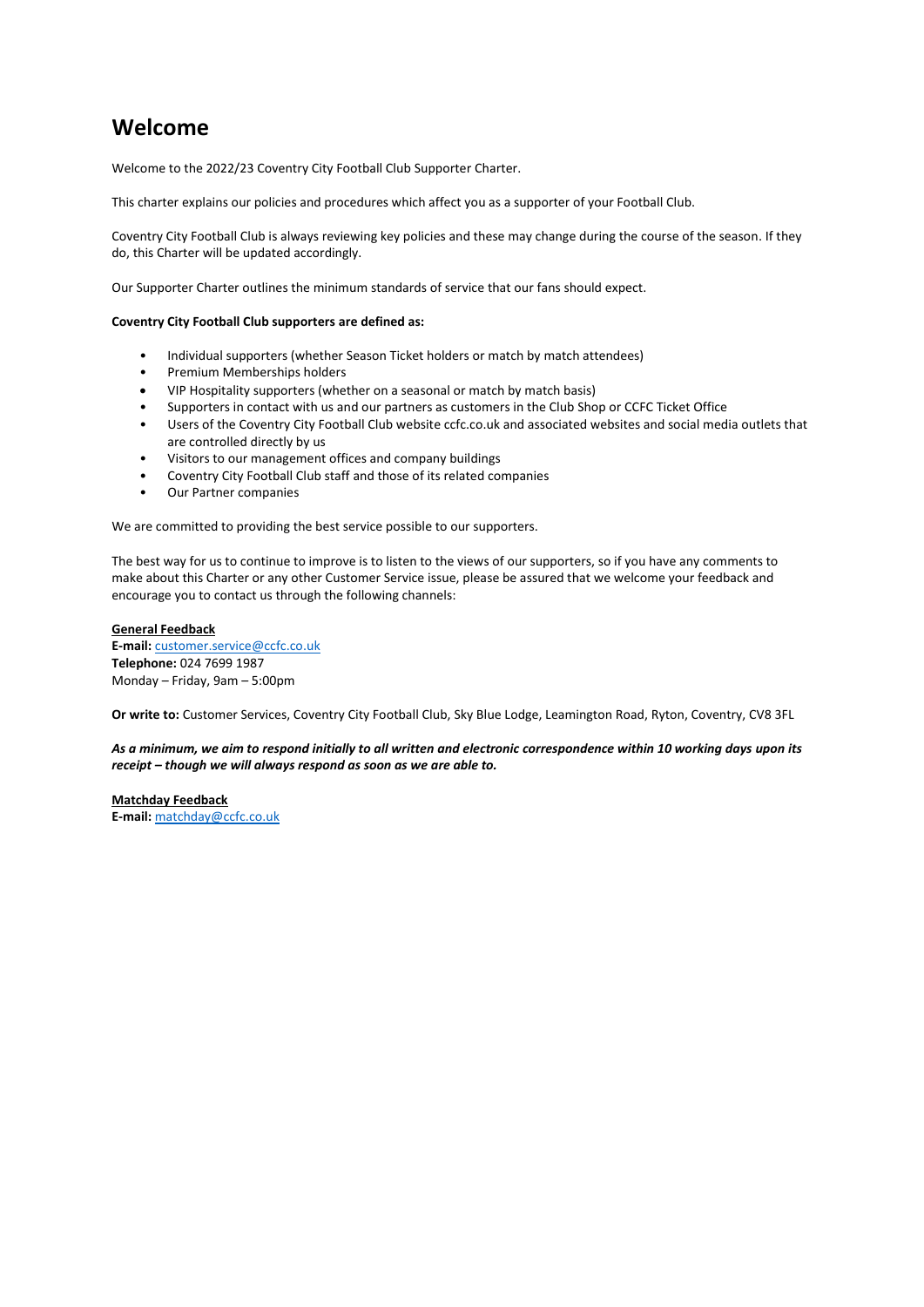### **2. Customer Service**

**2.1** Coventry City Football Club regards customer service as a priority for the business. All general enquires are initially channelled through our main telephone number (024 7699 1987) and are then routed to the relevant department once the appropriate option is selected. Please note that during extremely busy periods, calls may not be answered immediately due to the volume of enquiries we receive, but we'll always try our best to answer promptly.

**2.2** If any supporter has a complaint or query, we encourage them to contact the relevant department within the Club, preferably by e-mail or letter so that your complaint can be tracked accordingly. Contact details for each department are displayed at the rear of this Supporter Charter and on our website under the 'Contact Us' section.

**2.3** While our aim will be to resolve a complaint as soon as possible, we do give an assurance that we will respond initially within a maximum of 10 working days of receiving any written or electronic correspondence.

**2.4** You can contact us by:

**E-mail:** customer.service@ccfc.co.uk **Telephone:** 024 7699 1987 **Monday – Friday, 9am – 5pm Or write to:** Customer Services, Coventry City Football Club, Sky Blue Lodge, Leamington Road, Ryton, Coventry, CV8 3FL

**2.5** Should any supporter not receive an answer to a complaint, or is not satisfied with the answer given to that complaint, they can contact the Independent Football Ombudsman:

The Independent Football Ombudsman, Suite 49, 33 Great George Street, Leeds LS1 3AJ **E-mail:** contact@theifo.co.uk **Telephone:** 0800 558 4066

There are further detail about the Independent Football Ombudsman (IFO) and their procedures in the appendix of our charter.

Supporters can now refer their complaint directly to the Independent Football Ombudsman, as shown in Appendix 1.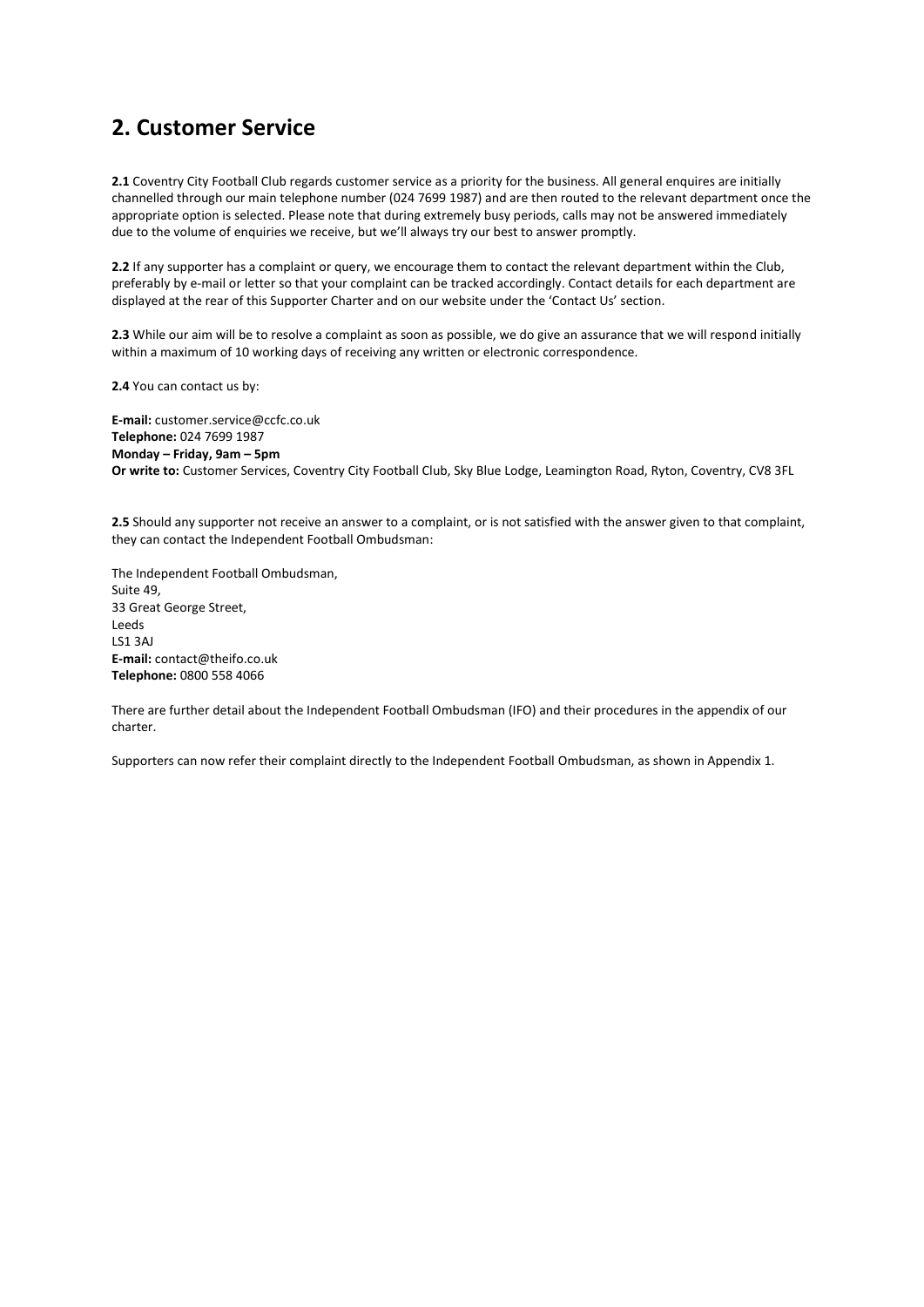# **3. Ticketing**

Coventry City Football Club plays its matches at the Coventry Building Society Arena (formerly known as the Ricoh Arena).

The address for the stadium is: JUDDS LANE, COVENTRY, CV6 6GE. The stadium is near to major road networks and transport hubs. Please visit ccfc.co.uk for transport and travel information.

The Club's Ticket Office is based at the stadium and it's opening hours are as follows: Monday to Friday, 9:30am to 5:30pm. It is closed on non-home matchday Saturdays and on Sundays. On matchday Saturdays, it opens at 9:30am and is open until 1 hour after full-time.

Coventry City works with our ticketing partner Ticketmaster to provide a world-class ticketing solution to our supporters.

During the 2022/23 season, supporters will be able to buy tickets through the following channels:

- Online at eticketing.co.uk/ccfc
- The Ticket Office at the Coventry Building Society Arena

Tickets will also be available on Matchdays at the Coventry Building Society Arena.

For ticket related enquiries please call 0333 321 3134 between 9am and 5pm Monday to Friday, or fill in the online contact form using the following link[: https://tms-coventry.zendesk.com/hc/en-gb/requests/new?ticket\\_form\\_id=1900000514614](https://tms-coventry.zendesk.com/hc/en-gb/requests/new?ticket_form_id=1900000514614)

**3.1** Information on ticket availability will be monitored daily and updated as soon as information is available. This information can be obtained by telephoning on 0333 321 3134, online at ccfc.co.uk or via our social media channels.

**3.2** The following conditions apply to each category of ticket:

- **Adults** 
	- Age of **22** to **59**
- **Senior** - Senior Citizens: **60 and over -** Armed Forces: Active Warrant Card Holders
- Young Adult - Young Adult: **18 to 21 year olds**
- Young Sky Blue - Under 18's
- JSB Under 16s - Aged under 16s and 13 years old or over and a member of the Junior Sky Blues
- Under 13s - Aged under 13 and a member of the Junior Sky Blues
- **3.3** Tickets can be purchased from the following locations:
	- **Online** eticketing.co.uk *(Credit/Debit Card)*
	- **In Person** Ticket Office at the Coventry Building Society Arena *(Credit/Debit Card, Cheque)*
	- **In Person** Cash Turnstiles at the Coventry Building Society Arena on matchdays *(Cash only)*

**3.4** Tickets can be purchased using the following methods, depending upon the location of the transaction:

- Credit/Debit Card- Visa, Mastercard or Maestro are all accepted, but not American Express.
- Cheque sales can be made at the Ticket Office only

#### *Please see 3.3 for information about which locations accept different payment methods.*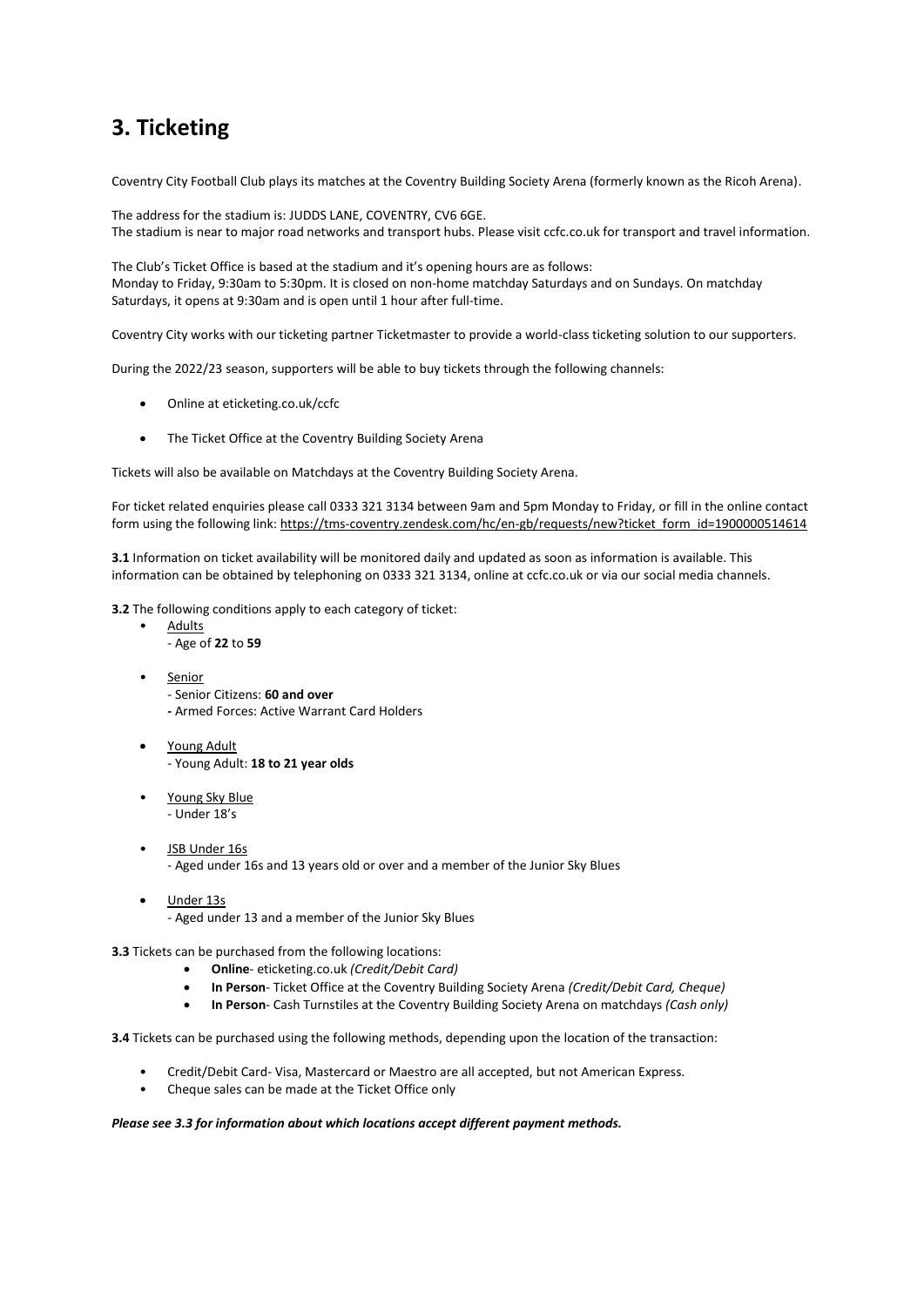**3.5** We offer a choice of seating and a range of Season Ticket and Premium Membership prices that enable supporters to select a ticket to suit their budget and location preference. Details are available at eticketing.co.uk/ccfc or ccfc.co.uk.

**3.6** Season Tickets offer a range of benefits and prices which makes them the most cost-effective way of attending all of our remaining 2022/23 Sky Bet Championship home matches.

We are committed to increasing support, engagement and attendance from as many areas of the Coventry & Warwickshire community as possible and from time-to-time we will issue special offers and promotions to encourage such support. However, a Season Ticket will remain the best value way to watch all of the matches for the entirety of the season.

**3.7** The Club will limit Season Ticket sales so that a minimum of **5%** of our home supporter capacity will be made available to purchase on a match-by-match basis.

**3.8** Season and Match tickets are sold subject to the terms and conditions of sale, which are available via our website ccfc.co.uk and on the tickets themselves once purchased. These are also at the rear of this charter.

**3.9** Once purchased, match tickets, season tickets, JSB memberships and hospitality packages cannot be refunded. In certain circumstances, tickets can be exchanged for another game, or a credit note given. This must be done at least 24 hours prior to the kick off time. Please contact either the Ticket Office or Hospitality Department regarding your purchase.

**3.10** Certain matches may be subject to change of the match date and/or kick off time outside of the Club's control. It is the responsibility of the ticket holder to ascertain the rescheduled match date and kick off time, which shall be communicated via the Club's communication channels.

**3.10.1** The Club is not liable for any travel or accommodation costs incurred or lost as a result of fixture changes or postponements and no refunds or compensation will be paid in these circumstances. This applies for both home and away matches.

**3.10.2** Fixture changes can be made at short notice, so please check the Club's communication channels and local/national press regularly for the latest information. It is the supporters' responsibility to check details as they are confirmed/change.

**3.11** When arranging fixtures, the Club does its best to avoid religious holidays where possible but as fixtures are influenced by a number of different external parties, in some circumstances, it is unavoidable.

**3.12** As in previous years, no refunds will be issued on 2022/23 Season Tickets.

**3.13** No admission charge is made for a replay whenever a match is abandoned within 30 minutes of kick off or up to halftime and where spectators have been admitted to the ground. A 50% reduction in the ticket price will be offered when a match is abandoned after half time.

#### **3.2 Fees attached to the purchasing of Season Tickets and Premium Memberships are shown below:**

#### Online

Service charge per membership: £3.60 Service charge Per Adult, 60+, 18-21 Season Ticket: £6 (N/A for earlybird purchases) Service charge Per Under 16 and Under 13 Season Ticket: £3 (N/A for earlybird purchases)

Telephone Bookings/In Person sales Service charge Per Membership: £4.50 Service charge Per Adult, 60+, 18-21 Season Ticket: £1.50 Service charge Per Under 16 and Under 13 Season Ticket: £1.50

Delivery Fees Processing Fee Per Membership (including postage): £2.00 Processing Fee Per Season Ticket (including postage): £2.00

Any fees attached to the purchasing of Match Tickets will be published once prices are confirmed. Please check our website and eticketing.co.uk/CCFC for details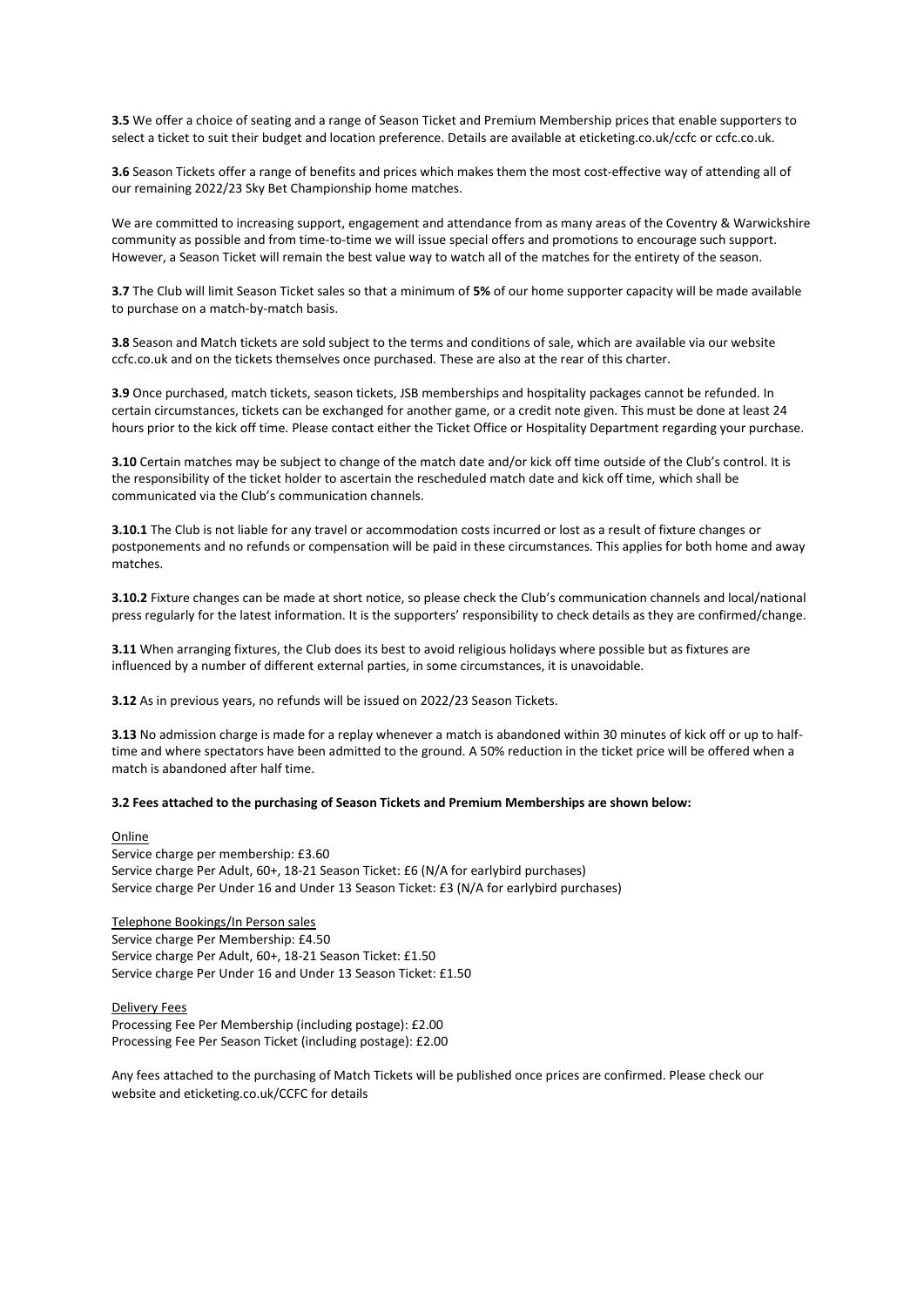# **4. Away Fans visiting Coventry City**

Coventry City Football Club plays its matches at the Coventry Building Society Arena. The postcode for the stadium is CV6 6GE. The stadium has a dedicated Away section for supporters visiting from other clubs.

**4.1** Visiting supporters are accommodated within Blocks 6, 7, 8 and 9 of the South Stand at the Coventry Building Society Arena. This is a dedicated Away section, with a separate concourse area and facilities.

**4.2** The allocation given to away supporters varies. This is based upon demand and expected demand, and police and safety advice.

**4.3** Concessionary prices are offered to reflect the same discounts that are offered for Home fans. *(See section 3.2)* 

**4.4** An information guide for away supporters visiting the Coventry Building Society Arena, including details on facilities and car parking, is available under the 'Fans' section at ccfc.co.uk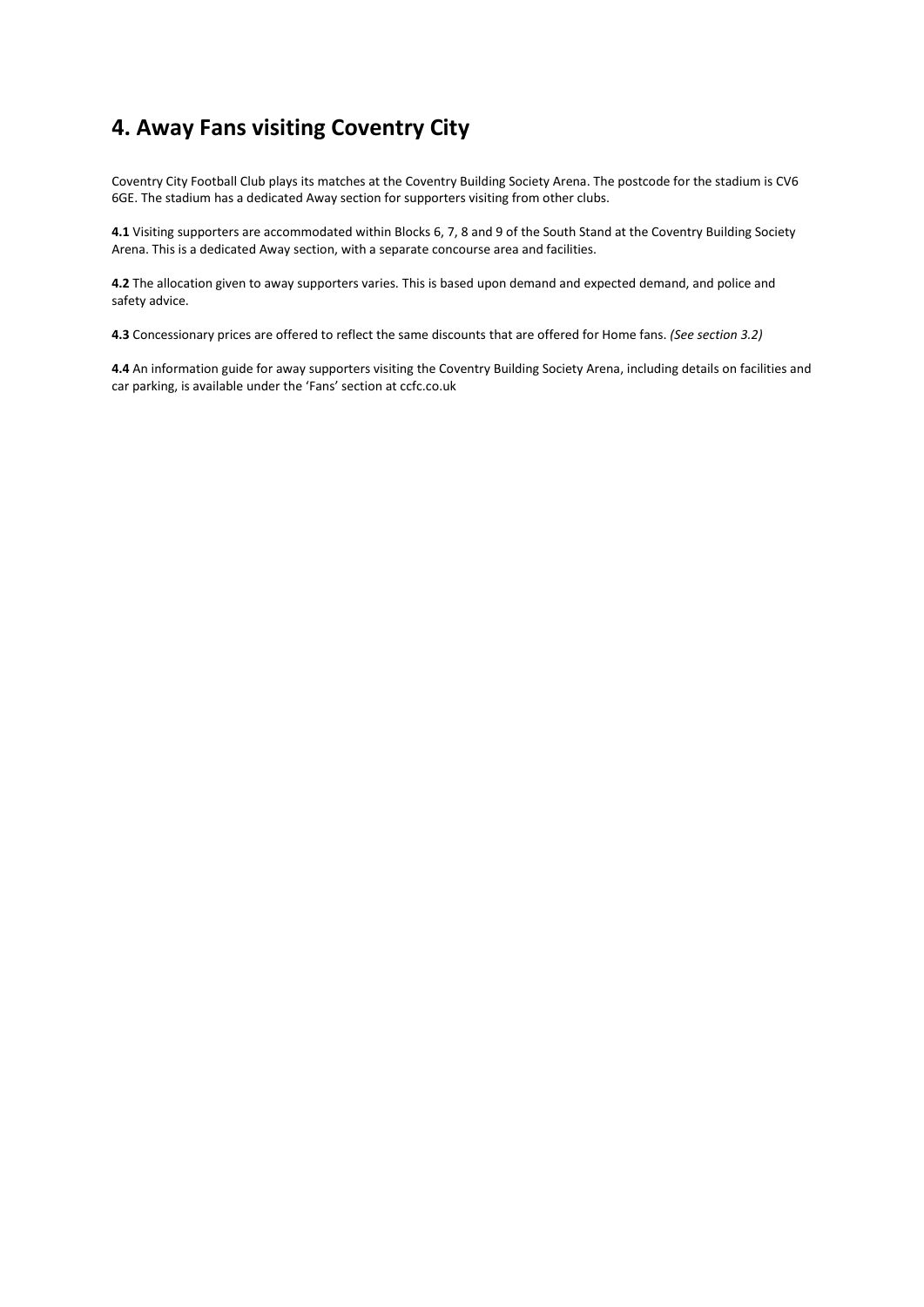### **5. Sky Blues Away Supporters**

**5.1** Away tickets will be sold subject to the new away ticket priority scheme. This will vary on a game-by-game basis subject to expected demand, allocation etc. Details for each match will be on our website and social media channels.

**5.2** The Club retains the right to provide additional priority to other groups not named here or within the ticket priority scheme at its discretion.

**5.3** More details of exact dates of sale will be made available via the Club's media outlets once the fixtures are confirmed and tickets are released for sale.

**5.4** Priority Sale for Cup matches will vary, dependant on allocation size, demand and the length of the sales period.

**5.5** All dates are advisory and subject to change. Supporters shall be advised in advance of any changes, via the Club's communication channels.

**5.6.1** Coach travel is available to all our away matches and can be booked online at coventryparking.co.uk

**5.6.2** Prices will vary depending on the length of the journey.

**5.6.3** Coach departure times and locations will be confirmed on our website. For full details of individual away matches, please visit ccfc.co.uk.

**5.6.4** For more detailed information on away matches and coach travel, please visit ccfc.co.uk where up to date information will be displayed as soon as it is available.

**5.7** The date that away tickets will be available to purchase is reliant upon CCFC receiving tickets from the team which we are playing.

**5.7.1** Purchase priority periods will vary depending upon when we receive tickets and the size of allocation which is provided to us.

**5.7.2** Full ticket information for each away match will be communicated regularly via our various media outlets.

**5.8** Ticket prices and price bands for Coventry City fans supporting the team away are set by the Club which we are visiting. and we have no control over these. As such, these prices and price bands may vary from ours for home games.

**5.9** Away Tickets are taken off sale in advance of away matches for reconciliation purposes – timings of this will publicised via the Club's communication channels.

**5.10** Away Tickets will not be available on the day of the game from Coventry City. On the day sale away ticket information will be provided via our communication channels, subject to availability.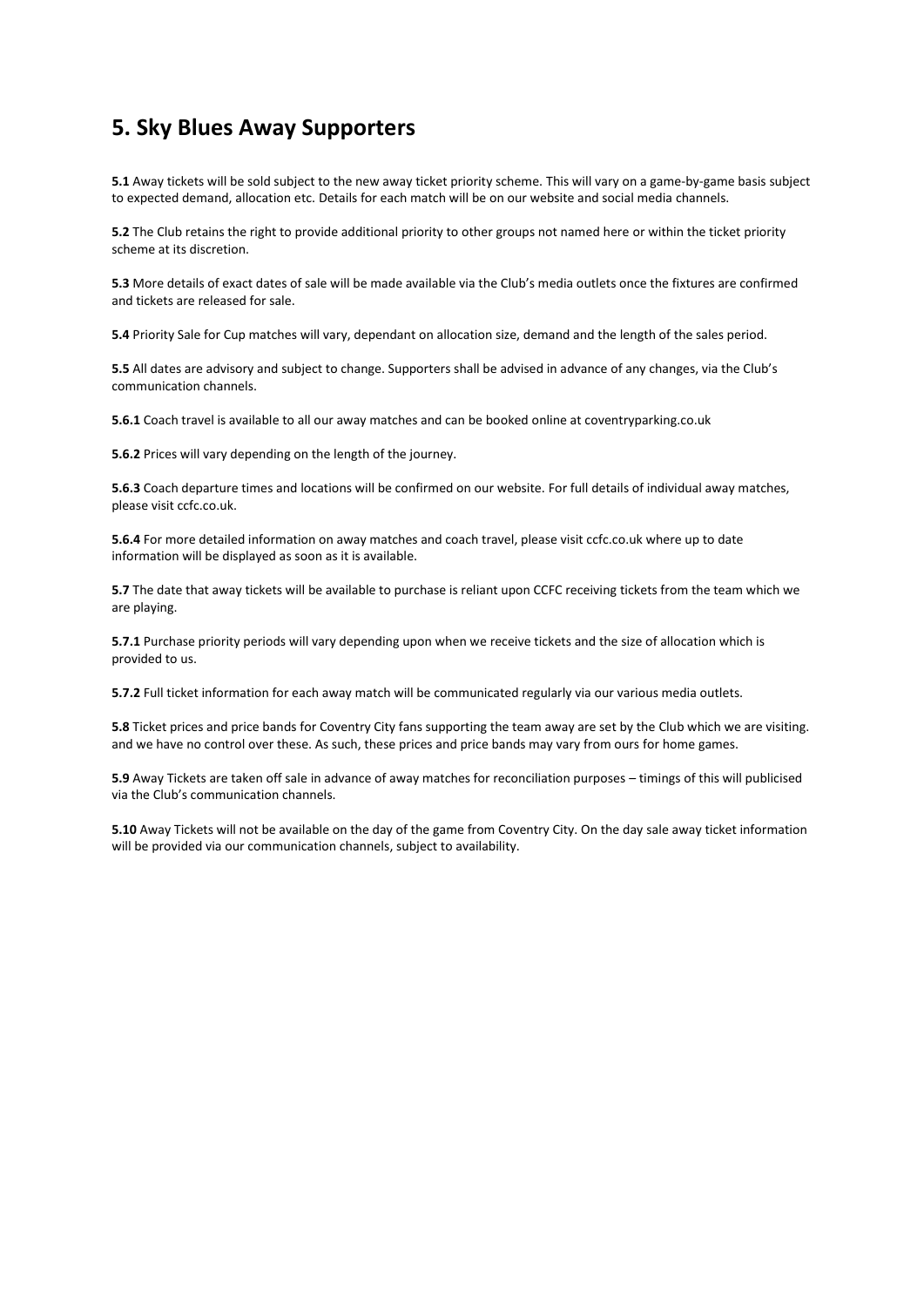# **6. Junior Sky Blues Membership Scheme**

Coventry City Football Club operates a Junior Membership scheme for Sky Blues supporters aged under 16.

**6.1** The Junior Sky Blues (JSB) is our young supporters club for fans aged under 16 and was founded in 1970, which makes it one of the oldest in the country.

**6.2** The JSB's were previously split into age bands for a number of years. The Club has now returned to all Junior Sky Blues being in one category, as they were originally.

**6.3** Membership is based upon the age of the child on 31st August 2022 - proof of age will be required upon purchase.

**6.4** JSB memberships are priced at £25. Members who purchase aged under 3 will not have to renew again until they turn turns 3 years old.

**6.5** Members receive a number of benefits in their membership pack including exclusive membership gifts, welcome letter from manager Mark Robins, membership card, membership certificate and more. Details can be found at ccfc.co.uk/tickets/junior-sky-blues

Membership Packs are sent by our mailing house to reach supporters who have purchased in March 2022, April 2022, May 2022, June 2022 or July 2022 (whether as standalone Membership or in combination with a season ticket) at the start of August 2022.

Memberships bought in August 2022 will be sent at the start of September 2022. Memberships bought in September 2022 will be sent at the start of October 2022. Memberships bought in October 2022 will be sent at the start of November 2022. Memberships bought in November 2022 will be sent at the start of December 2022. Memberships bought up until the 9<sup>th</sup> December 2022 will be sent week commencing 12th December 2022.

**6.6** In addition to the benefits detailed in **7.5,** each membership provides other benefits may become available through the season, including the opportunity to be a mascot. Full details of these are available on JSB section of ccfc.co.uk.

**6.7** All memberships and associated benefits are valid across the 2022/23 season only and expire on **31st May 2023.** 

**6.8** To purchase either a Junior Sky Blues Membership, please visi[t www.eticketing.co.uk/ccfc](http://www.eticketing.co.uk/ccfc) or visit the Ticket Office at the Coventry Building Society Arena.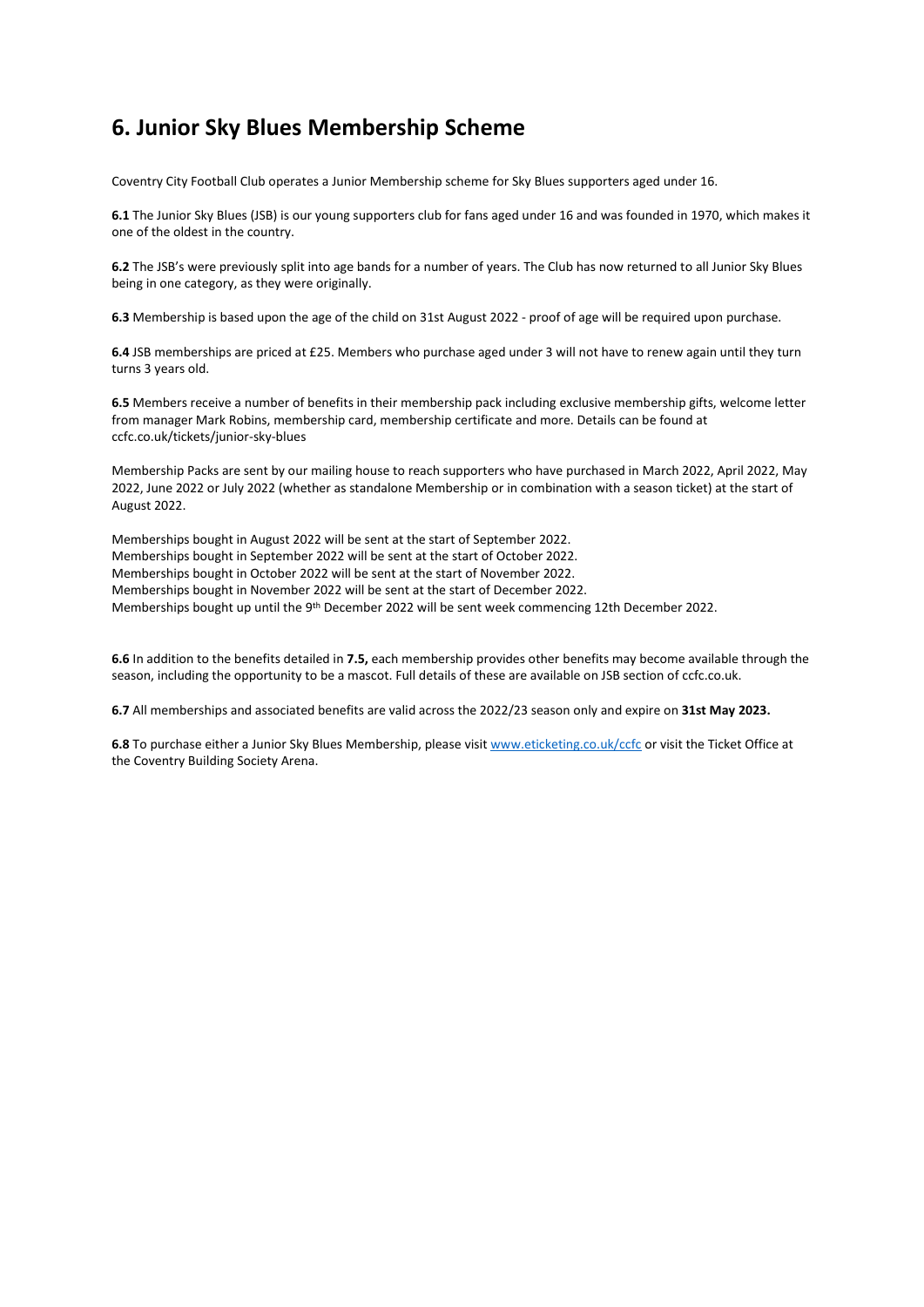# **7. Facilities for Disabled Supporters**

Coventry City Football Club have a number of supporters with disabilities, and we feel it is important that they are treated equally as all other supporters.

**7.1** Disabled supporters are supporters who claim Medium or Higher rate Disability Living Allowance, this can be either the Mobility or Care components. Proof will be required to be shown when purchasing your first ticket and again when the allowance or Season Ticket is renewed.

**7.2** Tickets, Memberships and Season Tickets are priced at the rate relevant to the age of the supporter.

**7.3** All disabled supporters are entitled to bring a Personal Assistant free of charge, although bringing a Personal Assistant is not a necessity if a supporter does not require one.

**7.4** There are 94 wheelchair bays located around the stadium, including 19 for visiting supporters. All of these have an adjacent seat for a Personal Assistant. Ambulant disabled supporters (disabled fans who do not require the use of a wheelchair) can sit in any available seat.

**7.5** There are specific disabled toilets throughout the stadium which operate using a RADAR key. The location of these are signposted or please speak to a steward.

**7.6** Disabled supporters with an existing account can purchase online at [www.eticketing.co.uk/CCFC](http://www.eticketing.co.uk/CCFC) or in person in the Ticket Office at the Coventry Building Society Arena. Please note, proof will be required to be shown when purchasing your first ticket and again when renewing.

Ambulant disabled Season Ticket holders will be able to purchase tickets online at [www.eticketing.co.uk/CCFC](http://www.eticketing.co.uk/CCFC) for away and cup fixtures.

**7.7** Coventry City have produced a guide for disabled supporters, which includes details about ticketing for supporters with a disability. This can be viewed online a[t www.ccfc.co.uk/tickets/disabled-supporters](http://www.ccfc.co.uk/tickets/disabled-supporters)

**7.8** Queries regarding buying for disabled supporters, or facilities, can be directed to the Club's Disability Liaison Officer, Jodie Jones at: Jodie.jones@ccfc.co.uk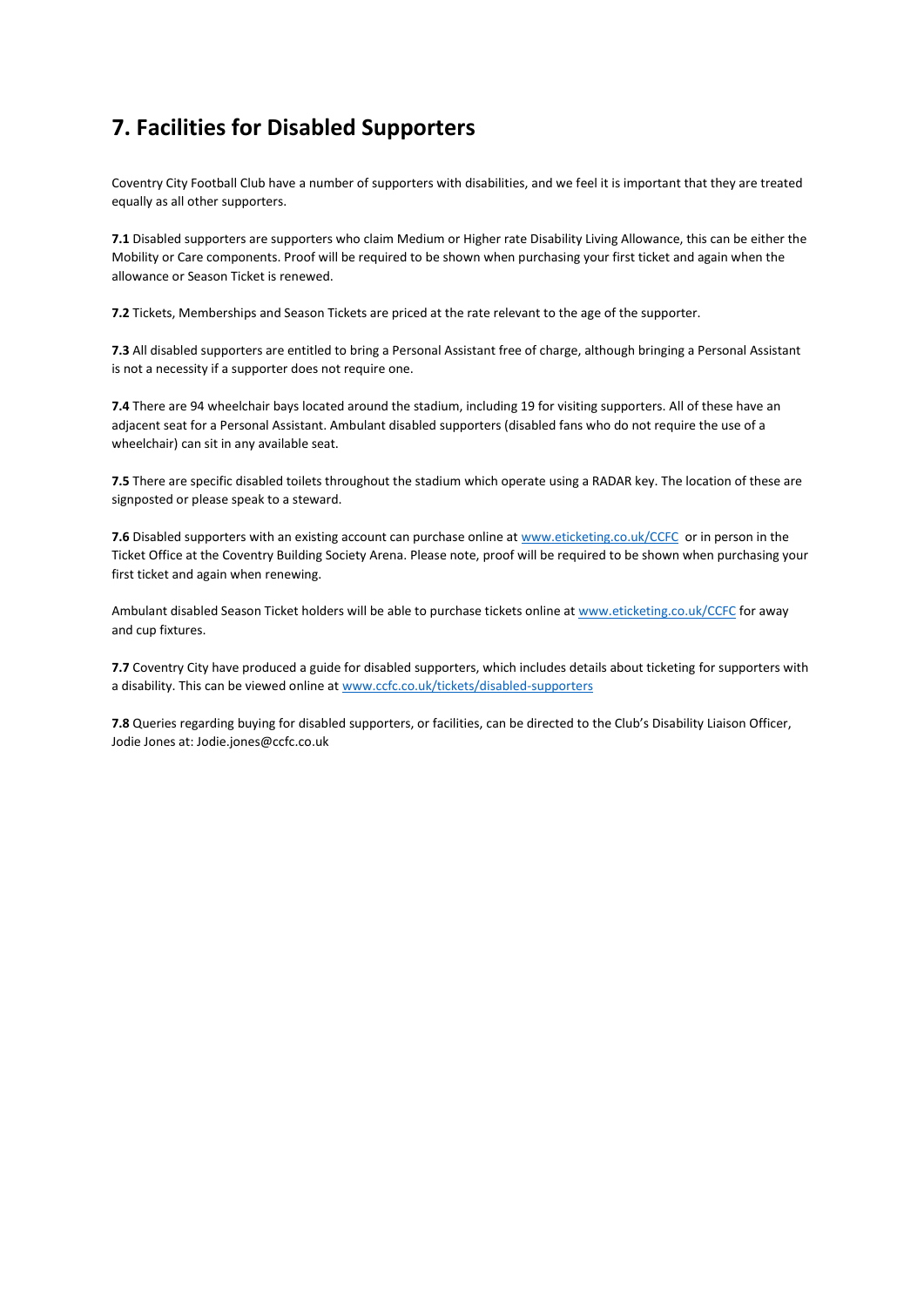### **8. Family Zone**

Coventry City Football Club have a designated Family Zone – with seats in the stadium bowl for families and children and activities in the concourse ahead of many matches.

**8.1** Within the home section of the stadium, there is a designated Family Zone in Blocks 33 and 34. We regulate the sale of adult tickets against junior tickets in this area to retain and foster an atmosphere that is welcoming to our younger supporters, with junior and JSB tickets discounted in this area.

**8.2.1** On a weekend matchday, there will be a range of activities in the concourse designed to make the matchday experience more memorable for families.

**8.2.2** Examples of these activities include, but are not limited to, arts & crafts, Playstation, competitions, raffles, music, plus the chance to meet Coventry City players and the Club's mascot Sky Blue Sam.

**8.3** Throughout the season, other activities will be arranged in the Family Zone. These will be promoted prior to them taking place in the Family Zone by volunteers, and through the Club's communication channels.

**8.4** Family Zone tickets are available from the Club's regular ticketing channels.

**8.5** The Family Zone is provided and staffed by volunteers. All regular volunteers are subject to the Club's Safeguarding Standards and checks at the commencement of each Season.

**8.6** If you have any Safeguarding concerns on a matchday or wish to report a Safeguarding issue, please notify the nearest Stewards and/or email [Safeguarding@ccfc.co.uk](mailto:Safeguarding@ccfc.co.uk)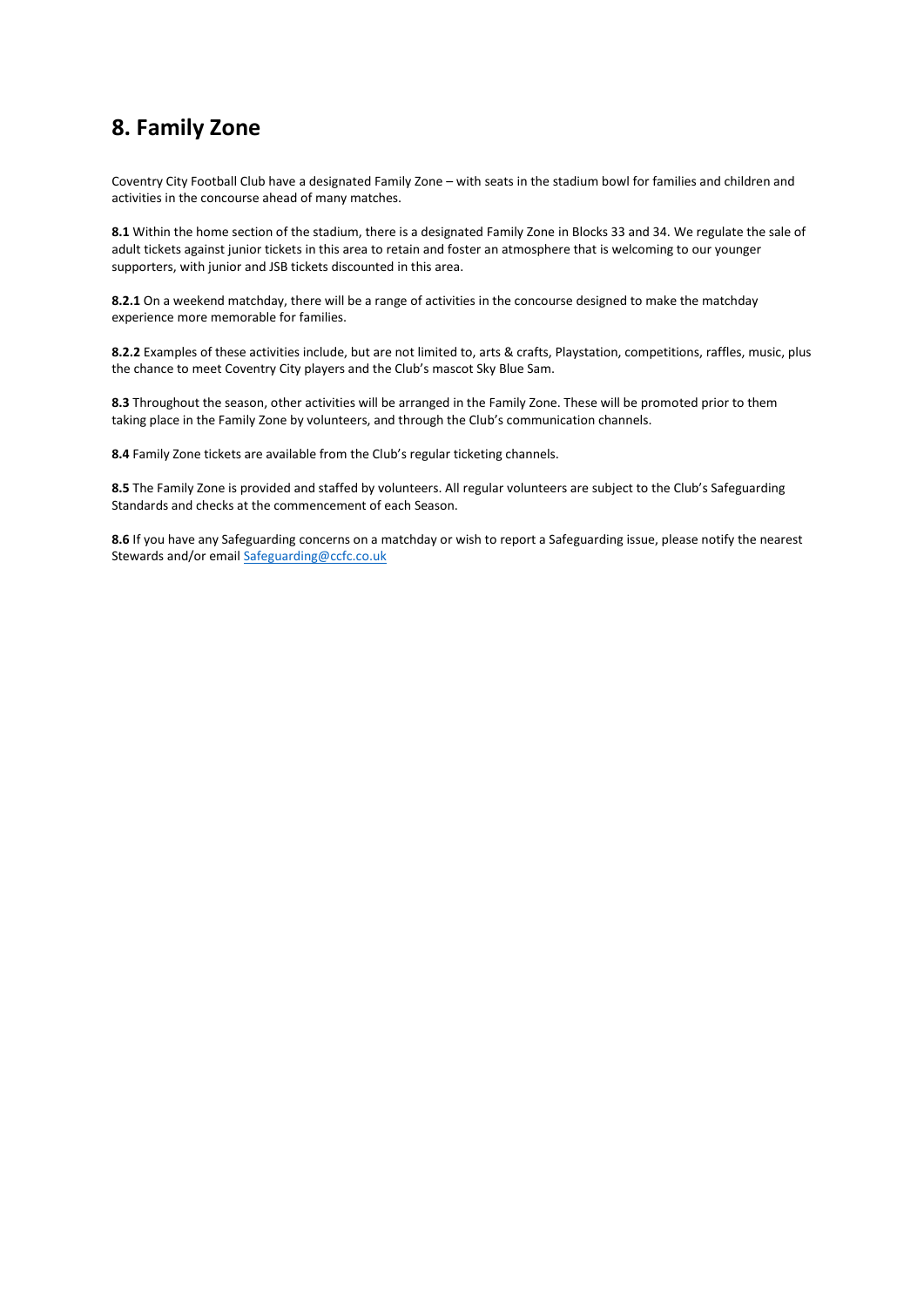### **9. Communication**

**9.1.1** The Coventry City Official Matchday Programme 'PUSB' is priced at **£3** 

**9.1.2** PUSB is available to purchase from programme sellers around the stadium on a matchday, this is cash only.

**9.1.3** Back issues of the programme are available to purchase online at: curtis-sport.com/coventry-city-fc

**9.2** The Coventry City official website ccfc.co.uk is updated regularly to provide supporters with all the latest news around Coventry City, both on and off the pitch. This also includes Club news, information and our position on major policy issues.

**9.3** The Club runs an Official Facebook Page which is regularly updated. This can be accessed at facebook.com/CoventryCityFC. We use this site to engage with you, the fans, as well as communicate news about your club. More about how we use Facebook can viewed in the 'About Us' section of the Facebook page.

**9.4** We also run an Official Twitter Feed which is updated regularly. This can be accessed at twitter.com/Coventry\_City . We use this site to engage with you, the fans, to give you the latest information and answer any queries you may have.

**9.5** The Club has an Official Instagram account, which is regularly updated. This can be accessed at instagram.com/coventrycityfcofficial. We use this account to communicate and engage with you, the fans, and give you an insight into behind the scenes of your Club.

**9.6** The Club has an official Tiktok account under the name @ccfcofficial, this account is used to engage and entertain fans.

**9.7** iFollow is the Club's online television channel, which offers extended highlights of all league and cup matches, exclusive interviews and live audio commentary for every game, plus much more. Fans who are based overseas can also stream full Sky Blues matches, subject to television selection. More details on iFollow are available at ccfc.co.uk/iFollow

**9.8** Our Youtube account can be accessed at youtube.com/skybluesplayer. Here you can see interviews and match highlights for free and without subscription, plus other behind the scenes content.

**9.9** We will use our online channels host competitions and giveaways throughout the 2022/23 season.

**9.10** Full details of all tickets, commercial products, community schemes and other ways that we engage with supporters are available on ccfc.co.uk

**9.11** The Club monitors its communication channels on a regular basis and has a zero-tolerance policy regarding any social media interaction which breaches our Equality & Diversity policies. Any instances of abuse, racist comments or comments of a bullying nature will be reported to the appropriate channels.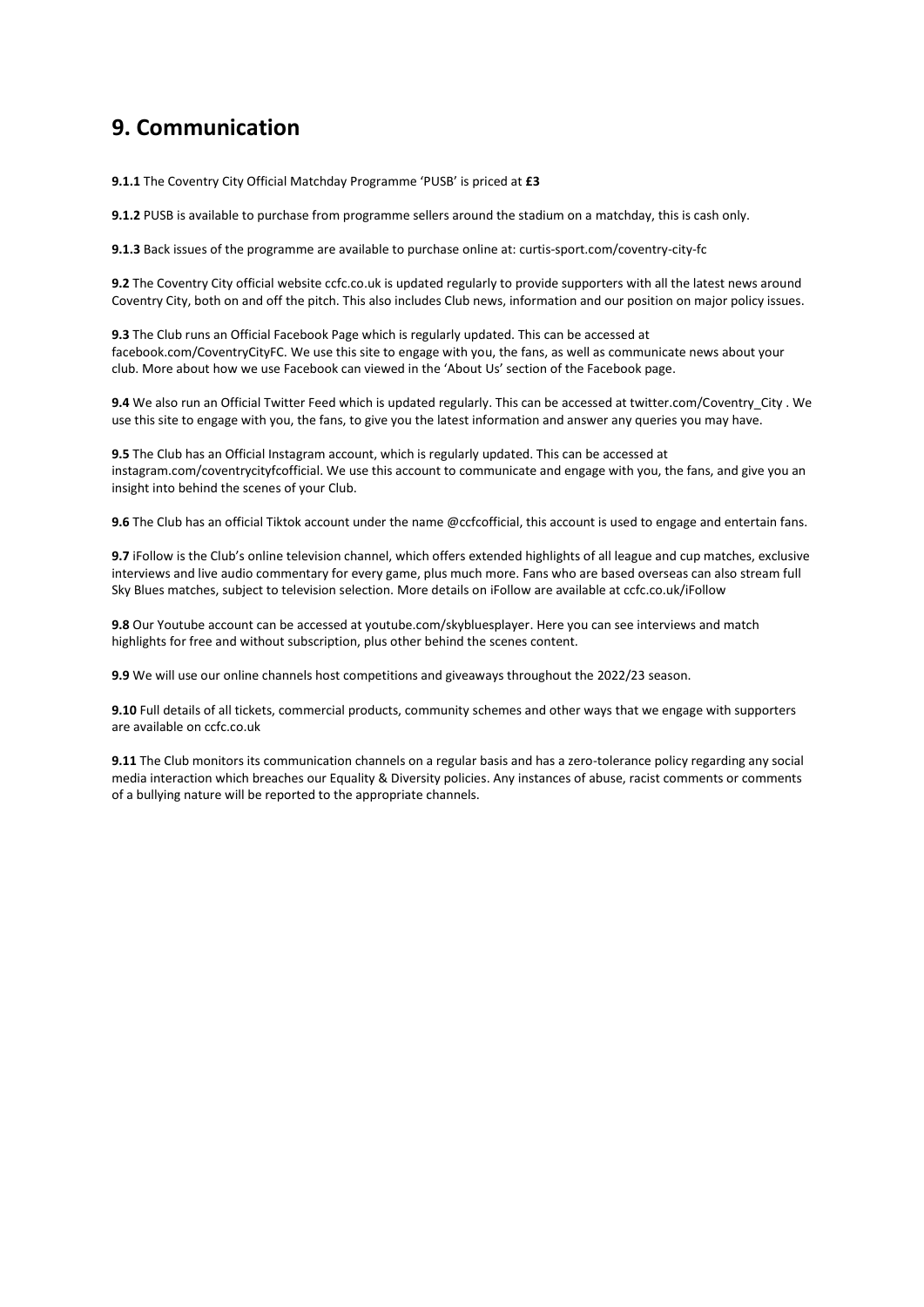### **10. Consultation**

Coventry City Football Club believes it is important to communicate and consult with supporters on a regular basis.

**10.1** Coventry City Football Club is committed to a policy of continual improvement in the service it offers its supporters and actively seeks and encourages feedback to aid this. We do this via the following methods:

**10.1.1** Using the feedback feature on the official website at ccfc.co.uk

**10.1.2** The use of our social media outlets of Twitter and Facebook to engage with supporters.

**10.1.3** EFL Customer Service assessments.

10.1.4 Our matchday feedback e-mail address: matchday@ccfc.co.uk.

**10.1.5** Ad-hoc meetings with supporter groups and individual fans.

**10.1.6** Disabled Supporters' Association

**10.2.1** The Supporter Liaison Officer (SLO) has responsibility for the delivery of the Club's policy with regard to policy concerning supporters.

**10.2.2** The SLO acts as a point of contact for supporters.

**10.2.3** The SLO can be contacted via e-mail at: Jodie Jones – Supporter Services Officer – jodie.jones@ccfc.co.uk

**10.3** The Club is committed to meeting and exceeding EFL Regulation 112, which means senior executives at clubs are required to 'hold at least two meetings/fans forums per Season to which its supporters (or representatives) are to be invited in order to discuss significant issues relating to the Club.'

A new 'Supporters Forum' for consultation was established during the 2017/18 season following consultation with the EFL, and has met regularly since then, including remotely during the pandemic.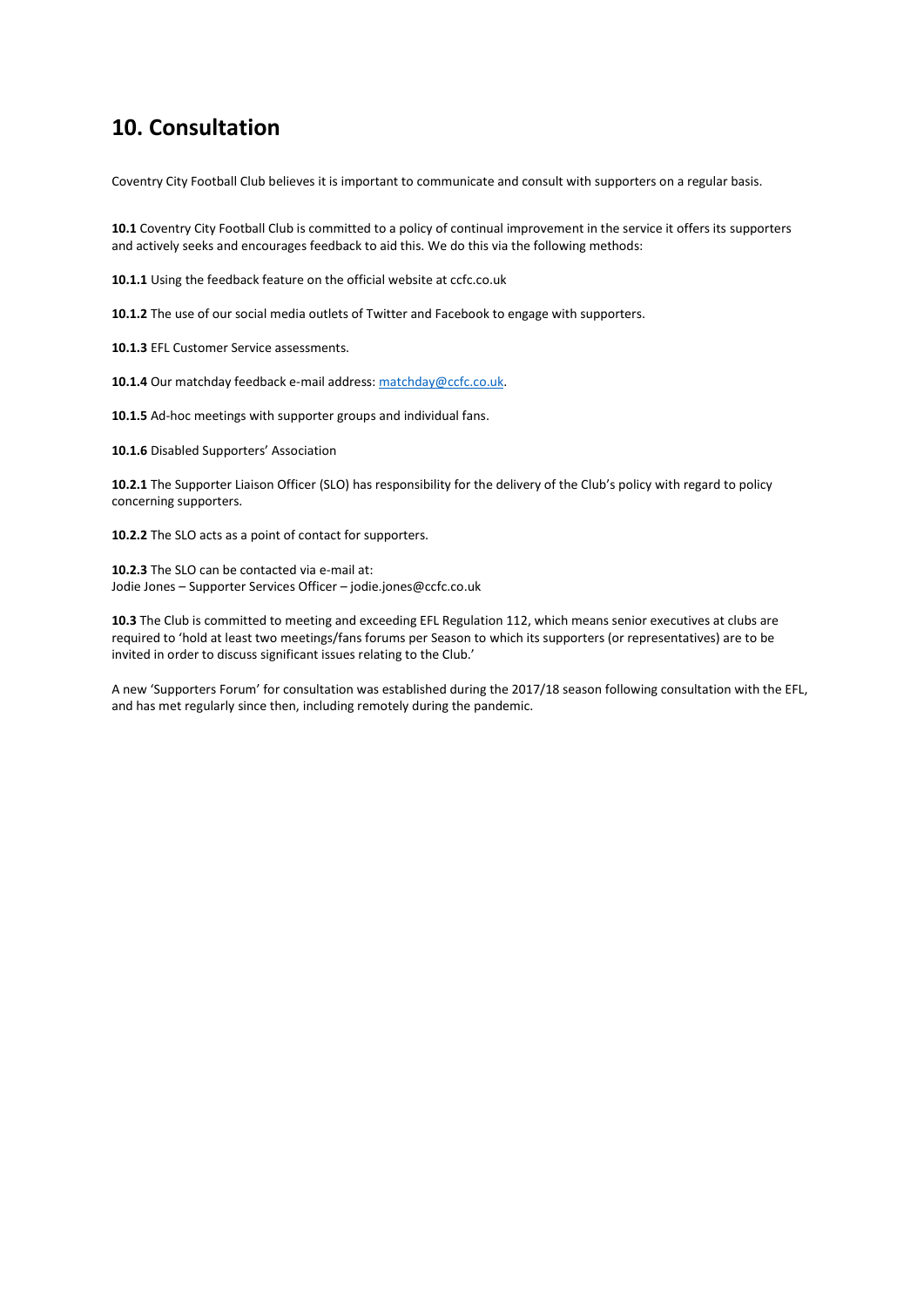# **11. Discrimination**

Coventry City Football Club is committed to promoting inclusion and to confronting and eliminating discrimination of any form.

#### **The Club's Commitment**

The Club will not tolerate any form of discrimination against any person and will take specific action against any employee, volunteer, stakeholder or supporter who engages in any act of discrimination.

The Club and its staff shall ensure that there is universal respect for all employees, supporters, community groups and partners, irrespective of:

- Colour
- Race
- Ethnic or National origin
- Nationality
- Religion or beliefs
- Age
- Gender
- Gender Reassignment
- Sexual Orientation
- Marital Status
- Disability

The Club is an equal opportunity employer and is committed to a policy of treating all its employees and job applicants equally. The Club will avoid unlawful discrimination in all aspects of employment including recruitment and selection, promotion, transfer, opportunities for training, pay and benefits, other terms of employment, discipline, selection for redundancy and dismissal.

We will create and maintain a Club in which fairness, equality, anti-discrimination and diversity is maintained, promoted and enforced for the benefit of everyone.

The Club actively supports a number of equality and diversity campaigns, including Kick It Out, Football v Homophobia, Level Playing Field and Her Game Too.

The Club has signed up to the FA's [Football Leadership Diversity Code](https://www.ccfc.co.uk/news/2020/october/news-fa-launches-football-leadership-diversity-code-to-drive-diversity--inclusion-across-the-english-game/) whereby we have committed to embedding greater diversity across senior leadership teams, team operations and coaching within Coventry City Football Club in our recruitment practices.

The Club has developed policies and procedures which are fully supported by the Board, and in accordance with The Football League's Code of Practice requirements and has appointed an Equality Champion and Lead Officer. An advisory group will meet regularly to consider equality, diversity and inclusion throughout the Club and will include employees, volunteers, and stakeholders in these discussions. The group's remit includes developing an Equality Action Plan and the Lead Officer will report to the Board regularly.

The Club will ensure that it treats everyone fairly and with respect and that it will provide access and opportunities for all members of the community to take part in, and enjoy, its activities. Every staff member, Board member, official, spectator, fan and visiting teams can be assured of an environment in which their rights, dignity and individual worth are respected, and in particular, that they are able to work and watch football in an environment without the threat of intimidation, victimisation, harassment or abuse.

#### **Complaints and Compliance**

The Club regards all forms of discriminatory behaviour, including (but not limited to) behaviour described is this statement as unacceptable, and is concerned to ensure that individuals feel able to raise any bona fide grievance or complaint related to such behaviour without fear of being penalised for doing so. Appropriate disciplinary action will be taken against any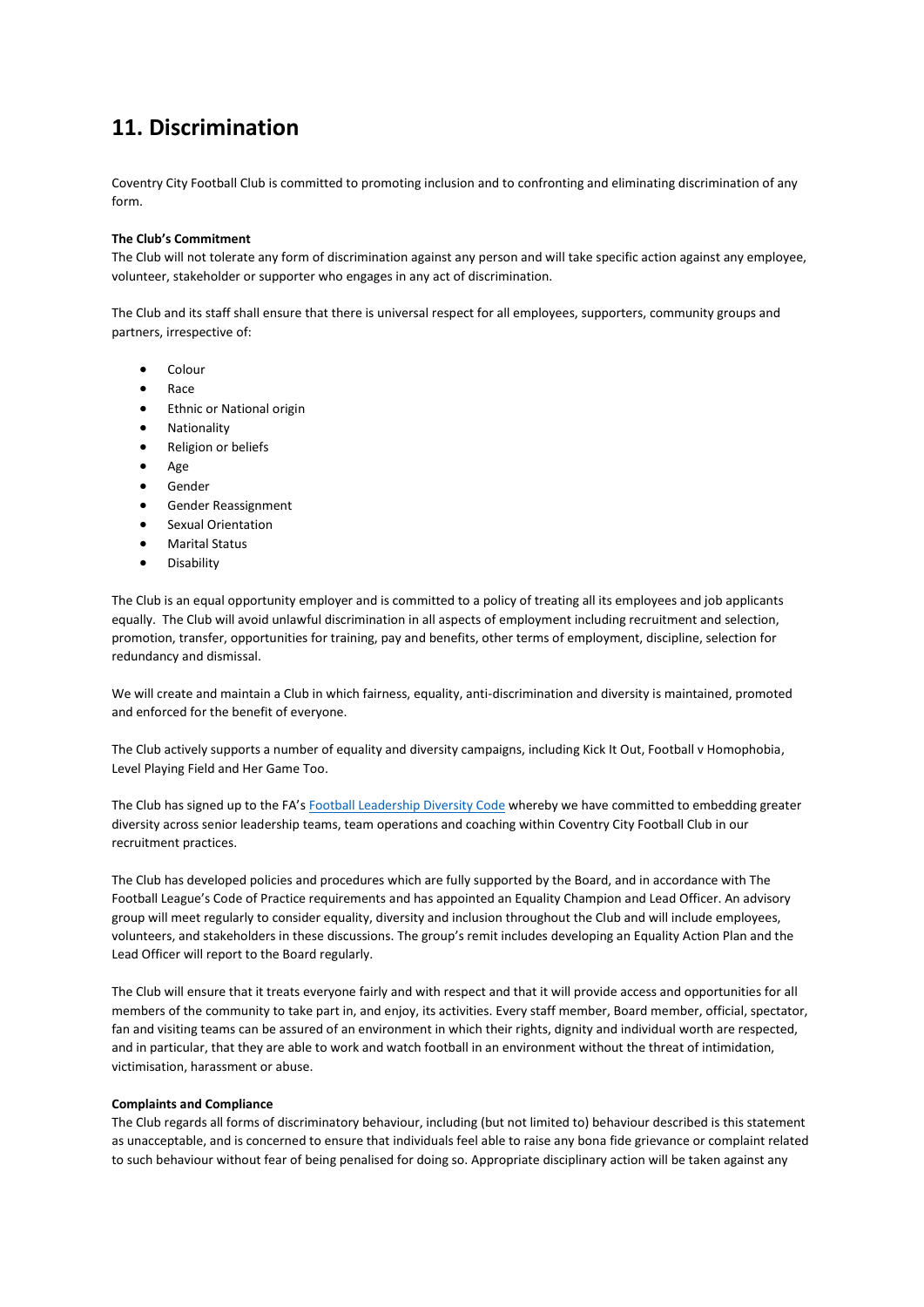employee, member or volunteer, spectator or fan who is found, after a full investigation, to have violated the Equality Policy.

If you would like to report an incident of racism or discrimination on a matchday, please speak to your nearest Steward in the first instance, use the Kick it Out app or contact matchday@ccfc.co.uk.

If you would like report an incident of racism or discrimination after a matchday, please e-mail: matchday@ccfc.co.uk.

#### **Positive Action and Training**

Club Staff undertake regular training in Equality, Diversity & Inclusion.

The Club is committed to equality, inclusion, and anti-discrimination as part of The Football League's Code of Practice. The Club will commit to a programme of raising awareness and educating, investigating concerns, and applying relevant and proportionate sanctions, campaigning, widening diversity and representation and promoting diverse role models, which we believe are all key actions to promote inclusion and eradicate discrimination within football.

This Equality Policy will be reviewed and updated, if required, on an annual basis.

*Signed and endorsed by the Chairman and CEO* 

*(Updated and Endorsed by the Board: June 2021)*

To see our latest Gender Pay Gap Report and Figures, published on 5<sup>th</sup> April 2022, [please click here.](https://www.ccfc.co.uk/contentassets/ce83572d2889485982fd8f8525014a8f/gender-pay-gap-statement-04.04.19.pdf)

#### **Legal rights**

.

Discrimination has been legally defined through a series of legislative acts, including the Race Relations Act, the Sex Discrimination Act, the Disability Discrimination Act and the Equality Act 2006.

In April 2010, the Equality Act 2010 received Royal Assent. The Equality Act 2010 is a law which harmonises where possible, and in some cases extends, protection from discrimination. It applies throughout the UK and came into force in October 2010.

Discrimination refers to unfavourable treatment on the basis of particular characteristics, which are known as the 'protected characteristics'. Under the Equality Act 2010, the protected characteristics are defined as age (employment only until 2012), disability, gender reassignment, marital or civil partnership status (employment only), pregnancy and maternity, race (which includes ethnic or national origin, colour or nationality), religion or belief, sex (gender) and sexual orientation.

Under the Equality Act 2010, individuals are protected from discrimination 'on grounds of' a protected characteristic. This means that individuals will be protected if they have a characteristic, are assumed to have it, associate with someone who has it or with someone who is assumed to have it.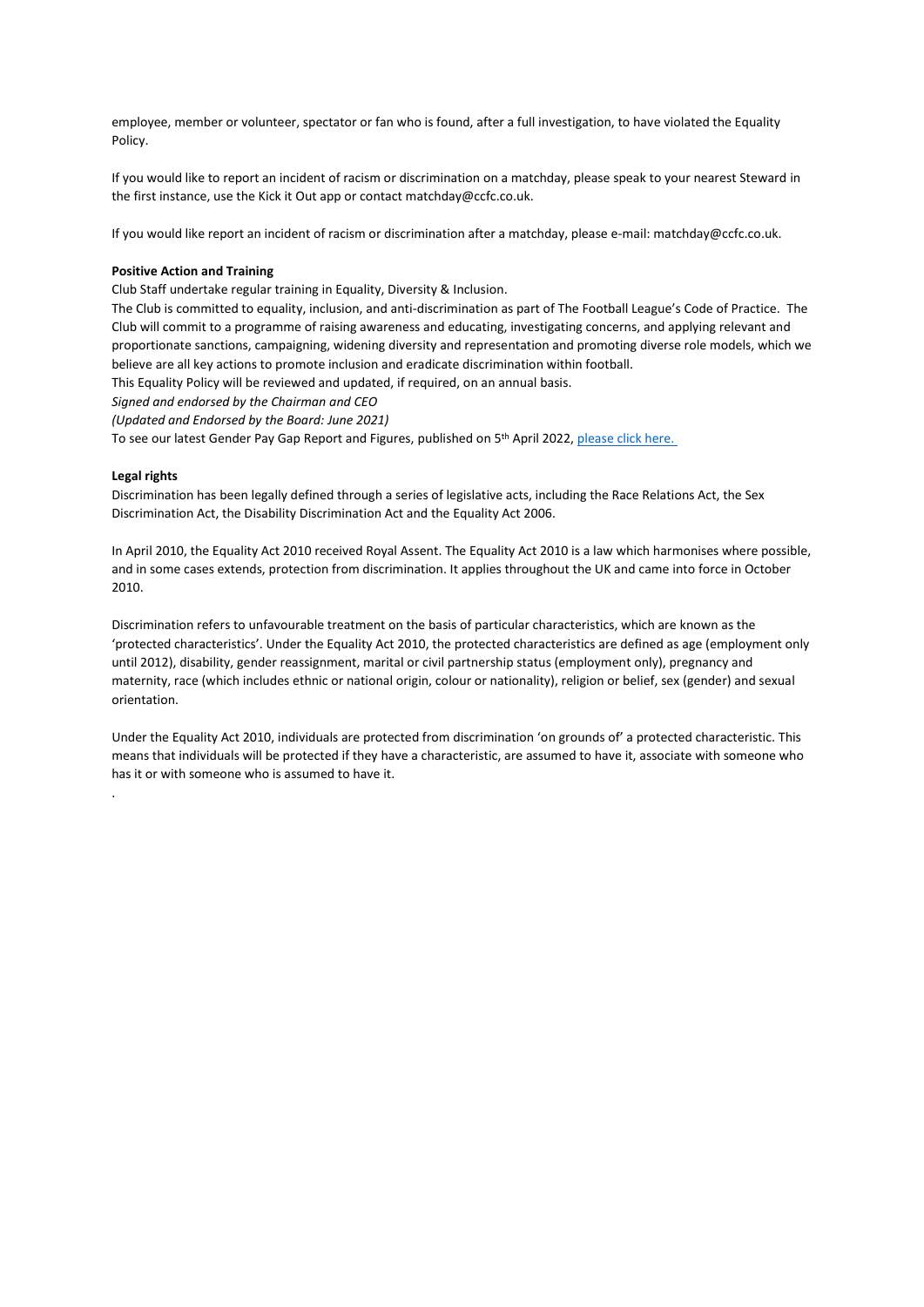# **12. Staff Conduct**

**12.1** Coventry City Football Club is committed to providing quality services for all of our supporters. We will do our best to provide equal access to you by offering additional help if you think it is necessary.

**12.2** We are committed to providing quality services and products for everyone who comes into contact with or visits Coventry City Football Club.

**12.3** This means when meeting you face to face, we will:

- Be polite, courteous, friendly, helpful and listen to you giving you our full attention.
- Use plain language and avoid the use of jargon.
- Ensure that any office you are visiting is tidy, clean, pleasant and welcoming.

**12.4** When answering telephones, we will:

- Answer calls as soon as possible.
- Greet you in a courteous and helpful manner
- Be polite, friendly, helpful and interested in your call
- Find out who can best help you, redirect your call if necessary and call you back if appropriate

**12.5** If you feel that a member of staff deserves specials praise or thanks, please let us know.

**12.6** We are always seeking ways to improve the service that we offer to supporters. If you have any feedback or suggestions, you can e-mail us on customer.service@ccfc.co.uk.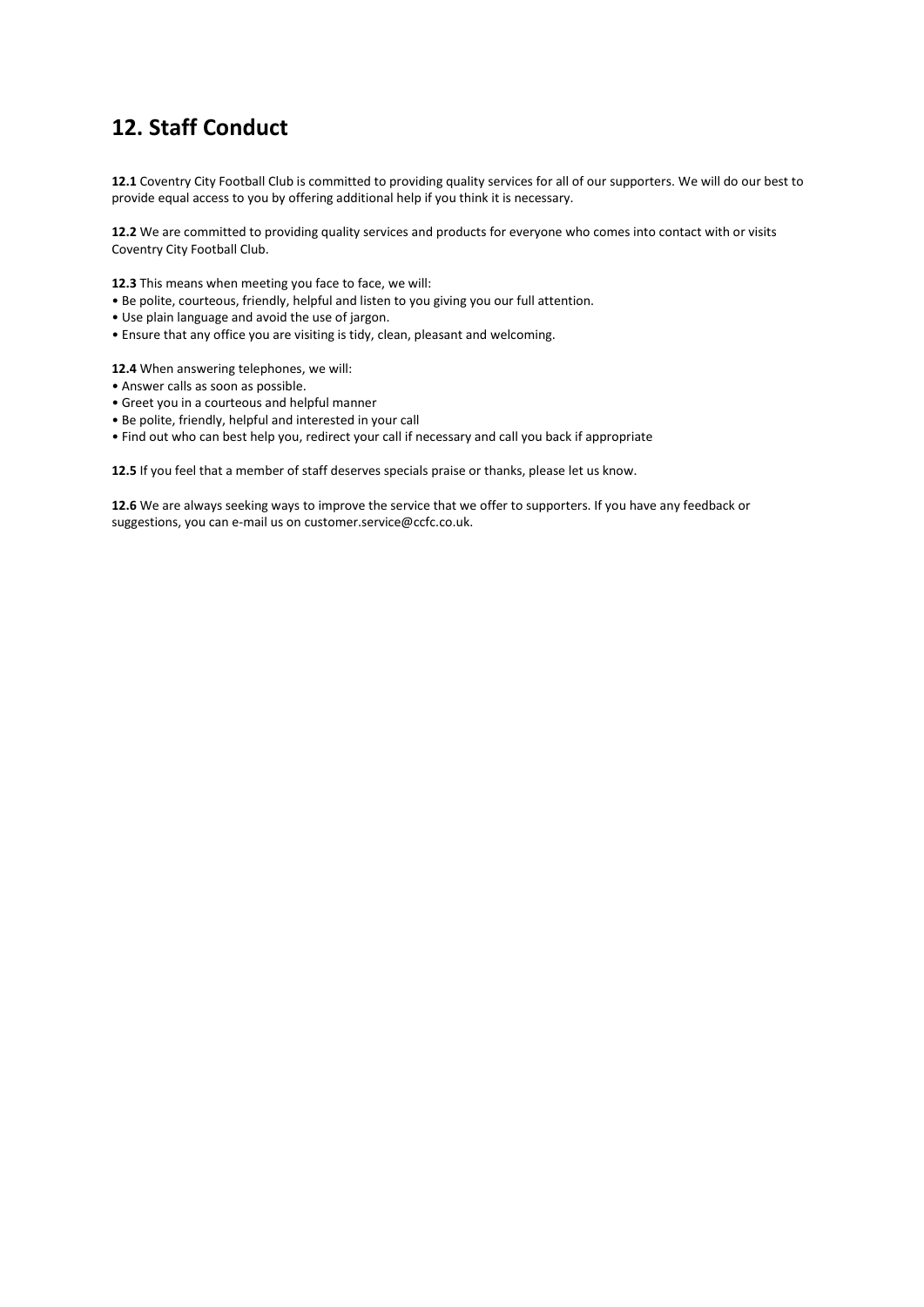### **13. Sky Blues in the Community**

Sky Blues in the Community (SBitC) increases opportunities to take part in a range of sports and physical activities, improve health and wellbeing, promote education, learning and personal development and support inclusion amongst disadvantaged and underrepresented communities.

SBitC work with a number of local, regional and national organisations from the voluntary, statutory and private sector. SBitC's list of partners is substantial and they are committed to increasing the range and diversity of our partnerships helping us to achieve their organisational objectives – and ultimately delivering a range of activities and projects for the benefit of our community.

Over the last few years the organisation has grown significantly and diversified in the range of activities and projects delivered, as well vastly increasing the number of people benefitting from our programmes.

Formerly a department of the Club, Sky Blues in the Community (SBitC) received charitable status in December 2008.

SBITC and the Club enjoy an extremely close working relationship and the work of SBITC encompasses many of the Club's community project activities. Sky Blues in the Community is completely self-funding and income is generated in a number of ways. They receive some central funding from the Professional Footballers Association (via the Football League Trust), and primarily rely on the selling of services and grant applications.

**13.1.1** SBitC is committed to grassroots football development increasing participation in football training and coaching for males, females and those with a disability.

**13.1.2** SBitC is committed to encouraging boys, girls and adults to enjoy themselves and to take part in wider sport and physical activity opportunities.

**13.1.3** SBitC delivers a range of educational and healthy lifestyle initiatives throughout the community, working in many cases with key organisations as a preferred delivery partner.

**13.1.4** SBitC is committed to working with people from disadvantaged backgrounds, providing opportunities that they may well otherwise not be able to access.

**13.1.5** SBitC ensure that all those who participate in any Sky Blues in the Community activity will receive the same high standard of coaching, mentoring, tuition and professionalism irrespective of age, sex, ethnic background or ability.

**13.1.6** All SBitC activities are delivered by experienced qualified coaches and trained staff. All staff working with children and vulnerable adults have completed an enhanced level CRB (Criminal Records Bureau) check.

**13.1.7** More information about the projects and activities of Sky Blues in the Community can be found on their website at ccfc.co.uk/community

**13.2.1** During the 2022/23 season, the Club will continue to take steps to greater engage with the local community and fanbase in Coventry and Warwickshire via a number of community activities and initiatives, alongside with the work of Sky Blues in the Community.

**13.2.2** Activities will include but are not limited to local events, charity fundraisers, school visits, player appearances and Sky Blue Sam visits.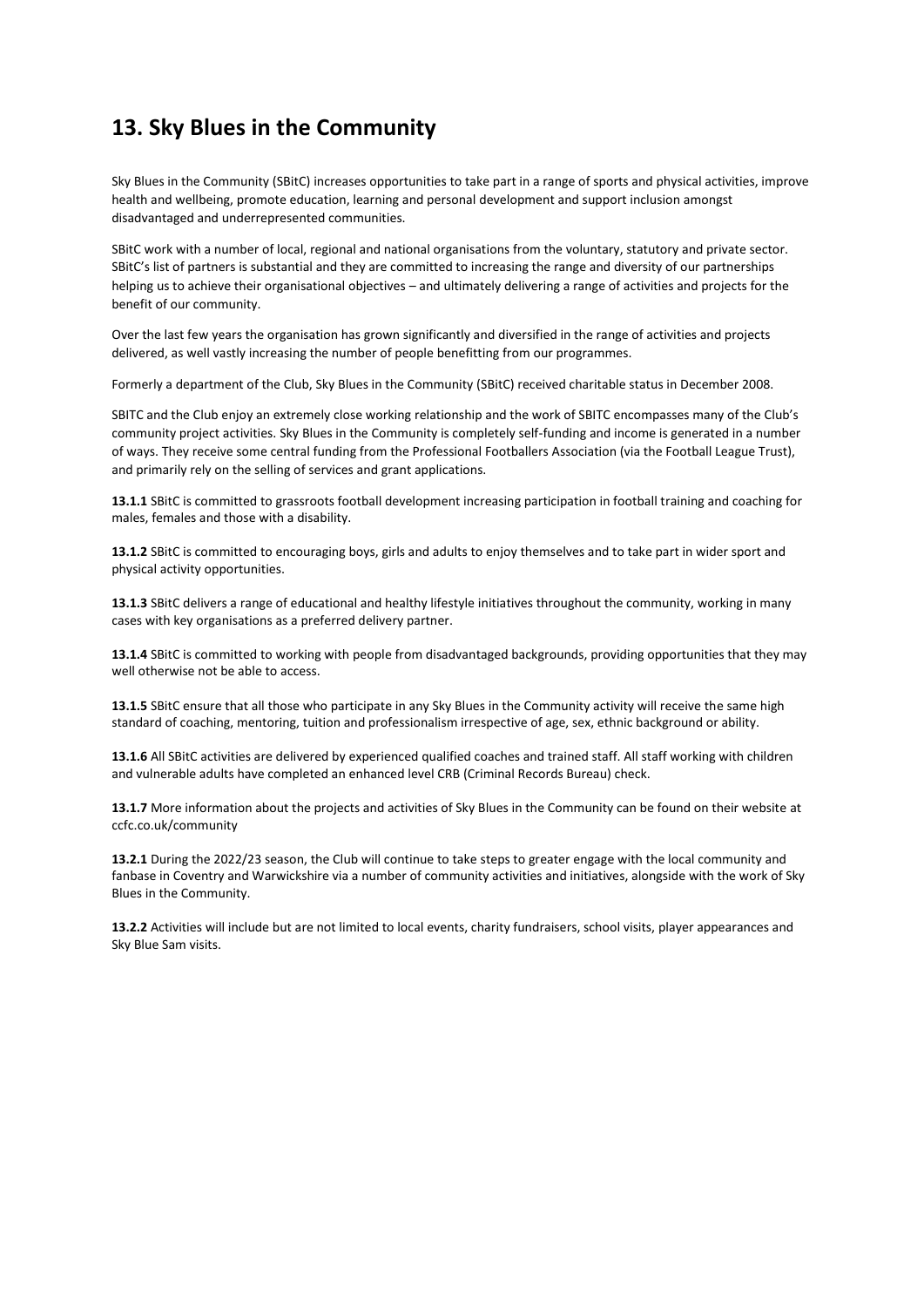# **14. Charity Policy and Signed Items**

**14.1** We actively support local charities, good causes and organisations, as well as national charities.

**14.2** The support we provide may include, at the Club's discretion and subject to availability, player appearances, promotions and assistance with fundraising activities through the supply of signed and un-signed merchandise or tickets.

**14.3** Throughout the season, the Club will donate tickets and signed items to charities, schools and community projects across Coventry and Warwickshire. These are allocated at the Club's discretion, subject to availability, throughout the course of the season.

**14.4** If you have a charity request please e-mai[l info@ccfc.co.uk](mailto:info@ccfc.co.uk) and quote which charity/organisation the items are for. Alternatively, you can write to us at the following address:

Charity Requests, Coventry City Football Club, Sky Blue Lodge, Leamington Road, Ryton, Coventry, CV8 3FL. Please allow at least one month for your charity request to be processed prior to any event.

**14.5** Please note, that due to our commitment to supporting local charities and organisations only, we are **NOT** able to donate to the following requests:

- Charities/organisations outside of Coventry and Warwickshire
- Those seeking financial sponsorship or donations of equipment/playing kit/match worn kit

**14.6** Please note that all requests are subject to availability, and will be processed on a first come, first served basis. You may be required to provide the Club with supporting documents from the charity/organisation you are raising funds for.

**14.7** Please note, the Club will endeavour, at its discretion, to get requested items for charities and good causes signed however this may not always be possible due to player availability or the volume of requests the Club receives meaning we cannot accept further items at a particular time.

**14.8** The following terms and conditions also apply to any signed items for charity purposes:

- Items will only be signed during the football season
- No requests will be granted before the first game of the season or after the penultimate home game of the season
- Items may take up to three weeks to be signed but the Club will aim to turn this around as quickly as possible
- CCFC cannot guarantee a return date for items
- If items are required for a specific date, please ensure at least 3 weeks' notice is given

• Items should be collected from the Club Shop and will not be posted without prior arrangement. The Club will confirm via email or telephone where items are to be collected from.

- Fundraisers will require a supporting letter from their chosen charity/cause
- CCFC retains the right to refuse to get items signed.
- CCFC accepts no responsibility for items which may be lost, damaged or stolen while awaiting signing.
- If the Club believes an item is being signed for commercial gain, the Club will refuse to get items signed

14.9 The final date for all signed charity item requests will be Friday 14<sup>th</sup> April.

**14.10** The Club does not accept requests for personal items to be signed from supporters or from the general public.

**14.11** The Club is not in a position to provide player/staff autographs on request.

**14.12** The Club is not able to provide player shirts to individual fan requests.

**14.13** Fans are not allowed entry to the training ground or training ground site/entrance to get or ask for player autographs.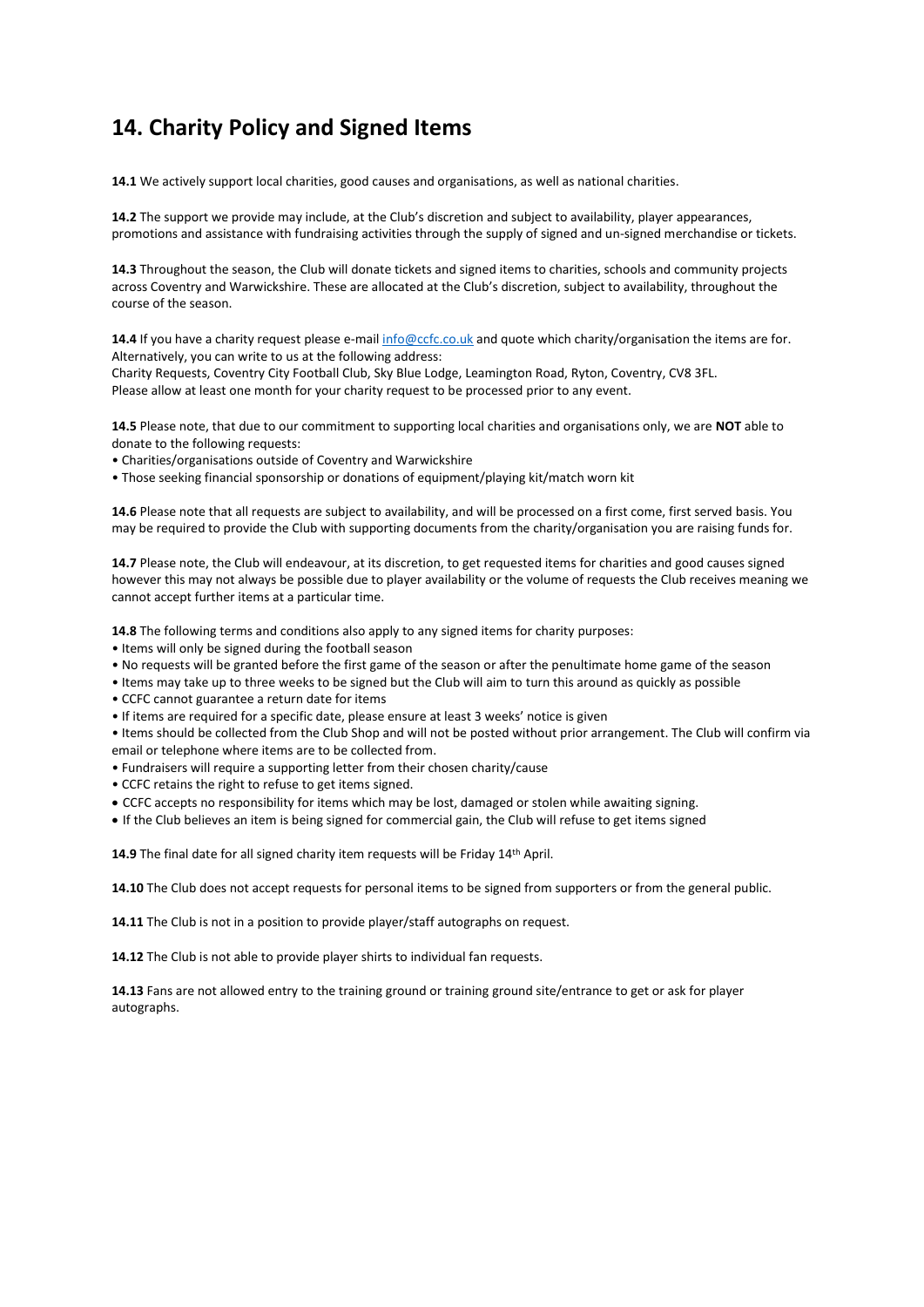### **15. Merchandise**

**15.1** Coventry City Football Club runs its merchandise operations alongside a Retail Partner through two main channels:

- The CCFC Shop at the Coventry Building Society Arena
- Online at [www.ccfcstore.com](http://www.ccfcstore.com/)

**15.2** The Club's home and away replica strip designs have a **minimum** lifespan of one season.

**15.3** Details of the next intended changes of kits are available from ccfc.co.uk and news of new kit design will be publicised via the Clubs communication channels.

**15.4** The Club and its retail partner carries out its obligations under the EFL Rulebook to prevent price fixing in relation to the sale of replica strips.

**15.5** The Club's retail partner offers refunds on merchandise in accordance with their legal obligations.

15.6 Only merchandise purchased through the CCFC Shop and online at [www.ccfcstore.com](http://www.ccfcstore.com/) is official Club merchandise. Merchandise sold elsewhere through markets, online and through social media channels is unofficial merchandise and the Club shall seek to prosecute the sellers of these items through legal channels.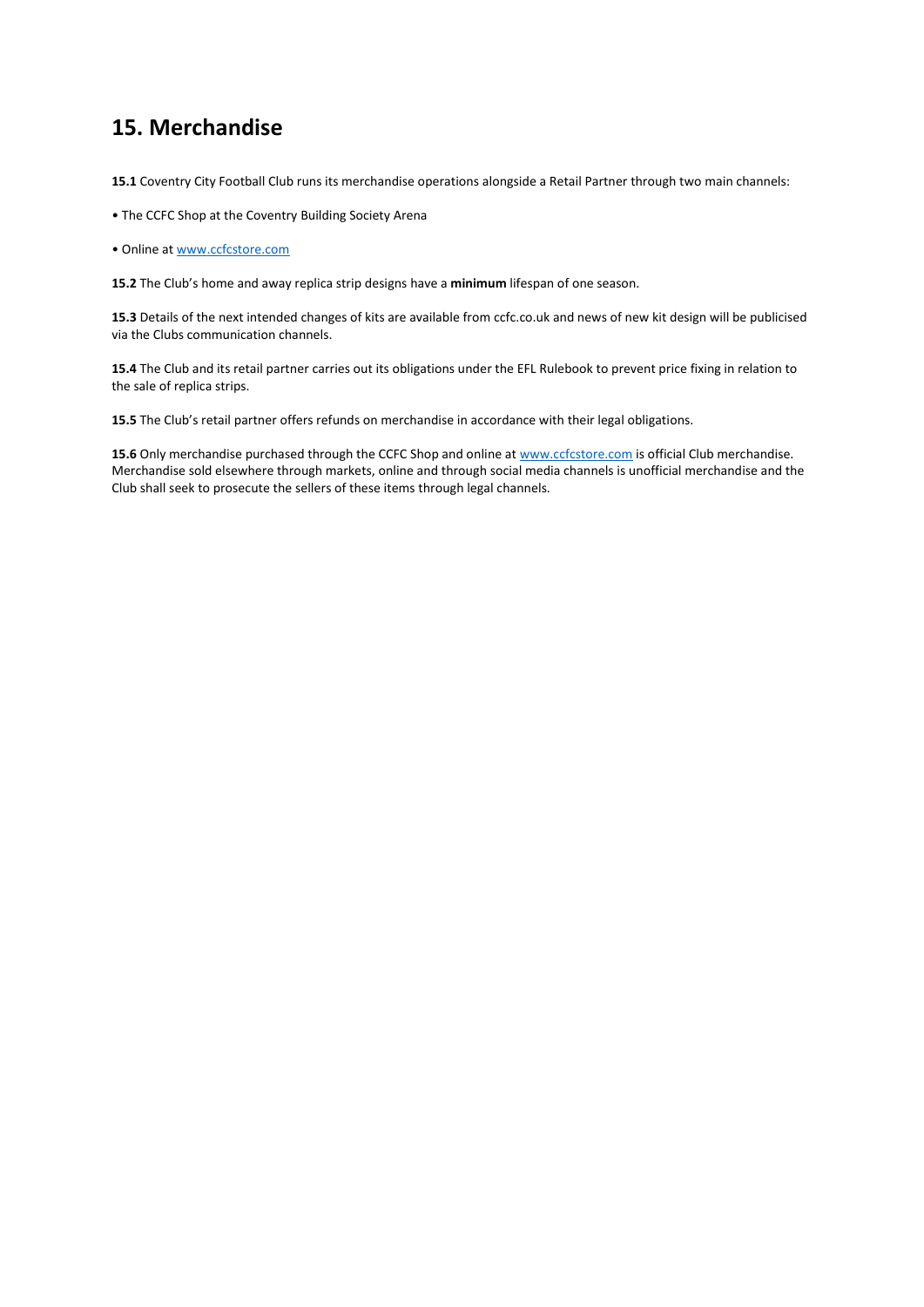### **16. Premium Memberships and Hospitality**

**16.1** Coventry City Football Club aims to provide a quality experience in our Premium Membership and hospitality services, providing a great platform for you whether you are with us for business or for pleasure.

**16.2.1** We provide a variety of hospitality options, ranging from Match-by-Match dining to Premium Memberships on a seasonal basis.

**16.2.2** We also provide the opportunity for any Season Ticket holder to upgrade their ticket to a Hospitality ticket for any match during the season at a discounted price, subject to availability.

**16.3** Coventry City Football Club provides Premium Membership packages which can be purchased on a seasonal basis, giving fans access to hospitality lounges throughout the season. A full breakdown of the benefits can be viewed online at [www.ccfc.co.uk/commercial/premium-memberships](https://www.ccfc.co.uk/commercial/premium-memberships) or by contacting the Hospitality team by phone on 024 7699 2329 or email hospitality@ccfc.co.uk.

**16.3.1** All of the Premium Memberships shown above include a range of benefits. A full breakdown of the benefits can be viewed online a[t www.ccfc.co.uk/commercial/premium-memberships](https://www.ccfc.co.uk/commercial/premium-memberships) or by contacting the Hospitality team by phone on 024 7699 2329 or email hospitality@ccfc.co.uk.

**16.4.1** Coventry City Football Club provides VIP Hospitality on a match-by-match basis in the Matchday Restaurant. Details of this can be seen at [www.ccfc.co.uk/commercial/matchday-hospitality](http://www.ccfc.co.uk/commercial/matchday-hospitality)

**16.4.2** In line with our standard ticketing policy, VIP Hospitality packages are non-refundable. For any queries, please email hospitality@ccfc.co.uk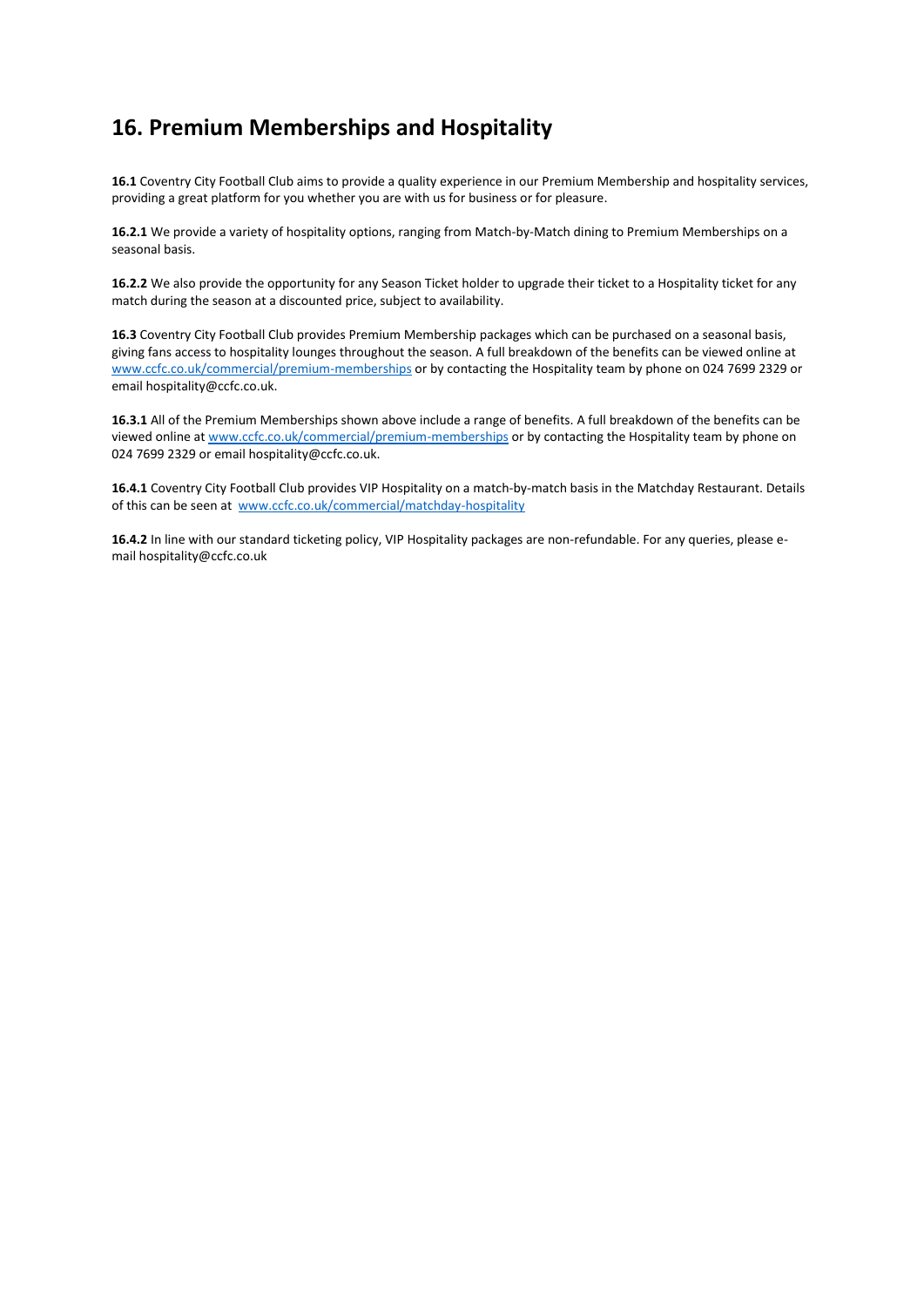# **17. Advertising and Sponsorship**

Coventry City Football Club is a great platform to grow and promote your business on a matchday or a non-matchday through Advertising and Sponsorship.

**17.1** Coventry City Football Club provides various opportunities, including the following:

- Matchday Takeover
- Match Sponsorship
- Matchball Sponsorship
- Player Sponsorship
- Home or Away Kit Sponsorship
- Advertising Boards
- Matchday Programme Advertising
- Club Sponsorship
- Bespoke Campaigns for Club Partners

**17.2** For more information on any of the opportunities which Coventry City Football Club provides, please contact the Commercial Team by phone on 024 7699 2330 or e-mai[l commercial@ccfc.co.uk.](mailto:commercial@ccfc.co.uk)

Alternatively, please visi[t www.ccfc.co.uk/commercial/advertising](https://www.ccfc.co.uk/commercial/advertising/) o[r www.ccfc.co.uk/commercial/sponsorship](http://www.ccfc.co.uk/commercial/sponsorship)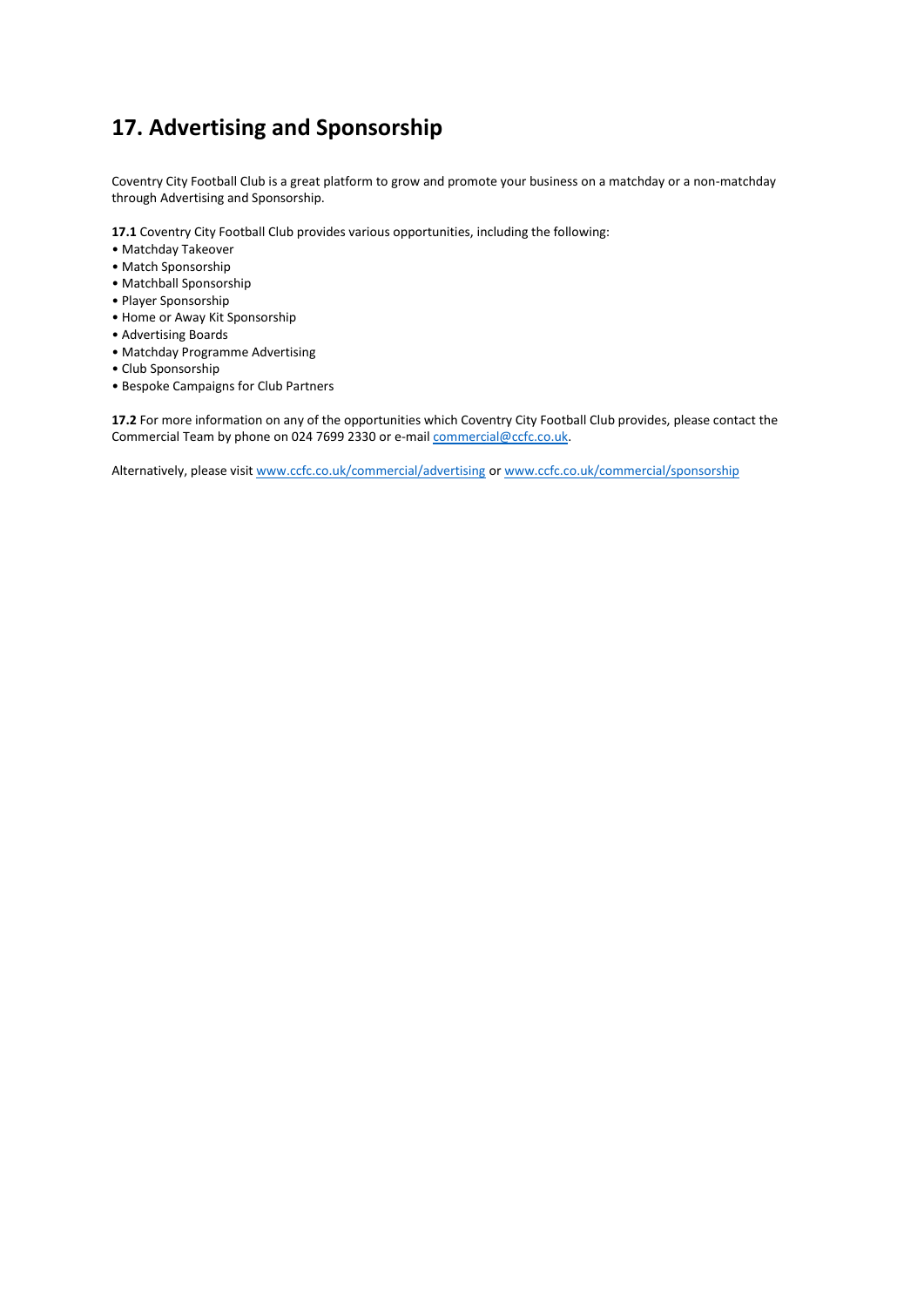### **18. Health and Safety**

**18.1** The Health and Safety of our staff and supporters is of the highest priority and cannot be compromised.

**18.2** Our objective is to have a workplace free of incidents and injuries.

**18.3** Health and Safety Policies are being constantly reviewed and adjusted where appropriate to accomplish this objective.

**18.4** In line with national and Football Association legislation, Coventry Building Society Arena is designated a non-smoking area – this includes e-cigarettes. Anyone who is found smoking will be ejected from the ground.

**18.5** The Ground Regulations for the stadium are published on the Clubs website at [www.ccfc.co.uk/news/2017/april/ground-regulations](http://www.ccfc.co.uk/news/2017/april/ground-regulations)

**18.6** The Club is not liable for any loss, damage or injury sustained or incurred (howsoever arising) by any individuals or groups of individuals while on Club premises.

**18.7** Coventry City do allow flags in both the home and away ends, provided prior permission from the Club is sought by the supporter.

Fans are required to contact the Head of Stewarding on bryn.meredith@ccfc.co.uk

Please send the fire safety certificate for your flag attached to your e-mail, along with the dimensions of your flag, photo of your flag, details of any poles which are attached to the flag, location where you will be sat/where the flag would be displayed, and contact telephone number.

The Club reserve the right to ban or refuse entry to any flag/banner considered to be offensive, discriminatory, insulting, or carry any inappropriate/commercial language or message.

Any flags or banners not pre advised and approved may be confiscated and returned after the game.

We will always try to accommodate flags/banners supporting the team to make the matchday experience better but in accordance with regulations above.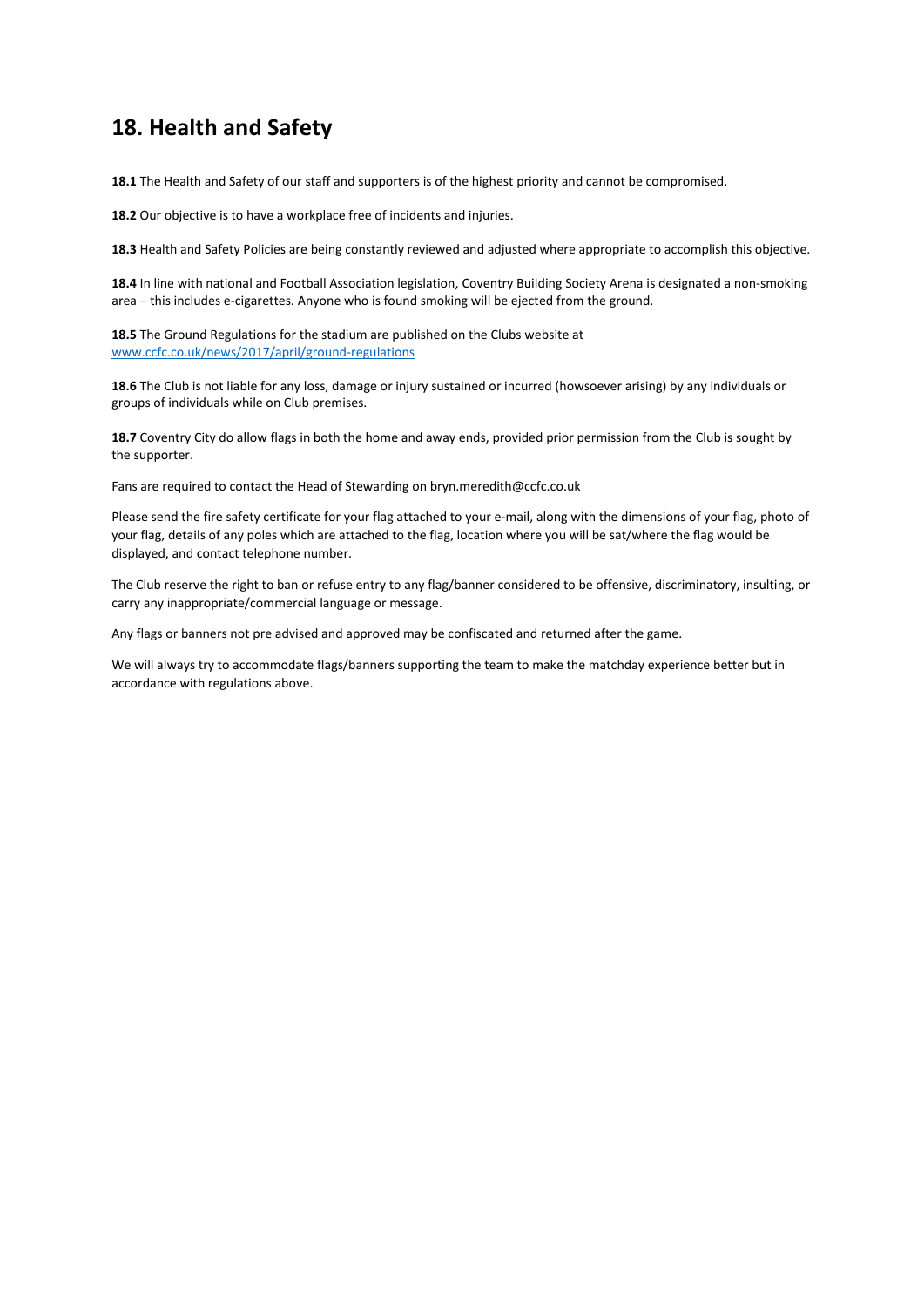### **19. GDPR**

GDPR stands for General Data Protection Regulations and is the new data protection law that came into force in the UK on 25th May 2018.

Coventry City Football Club works to ensure we and our Data Processors are GDPR compliant, therefore by joining as a season ticket holder, or:

- match day ticket purchaser
- membership purchases
- match package purchase
- hospitality or corporate membership purchaser

or by attending any CCFC event, you agree to the below GDPR terms & conditions:

• Use of this data will be solely for the marketing and promotion of CCFC products, fixtures, games and events and its Partners/sponsors

• You have the right to be forgotten (removal from database) at any time by contacting customer.service@ccfc.co.uk referencing RIGHT TO BE FORGOTTEN

• You have the right to object and prohibit the use of your data by contacting customer.service@ccfc.co.uk referencing DATA OBJECTION

• Incomplete data will not be stored on our database and therefore you will not receive offers, news, promotions in respect of your purchase

• You have the right to access and learn how your data is being processed and how by contacting customer.service@ccfc.co.uk referencing RIGHT TO ACCESS

• You have the right to request your data is transported to another data controller/purchaser, if required

• No other CCFC data is accessed by any other Processor

• In the event of any under 16 year old data, CCFC will only contact the parent/guardian of the young person via the data supplied.

• No payment details are held at CCFC or through our Processor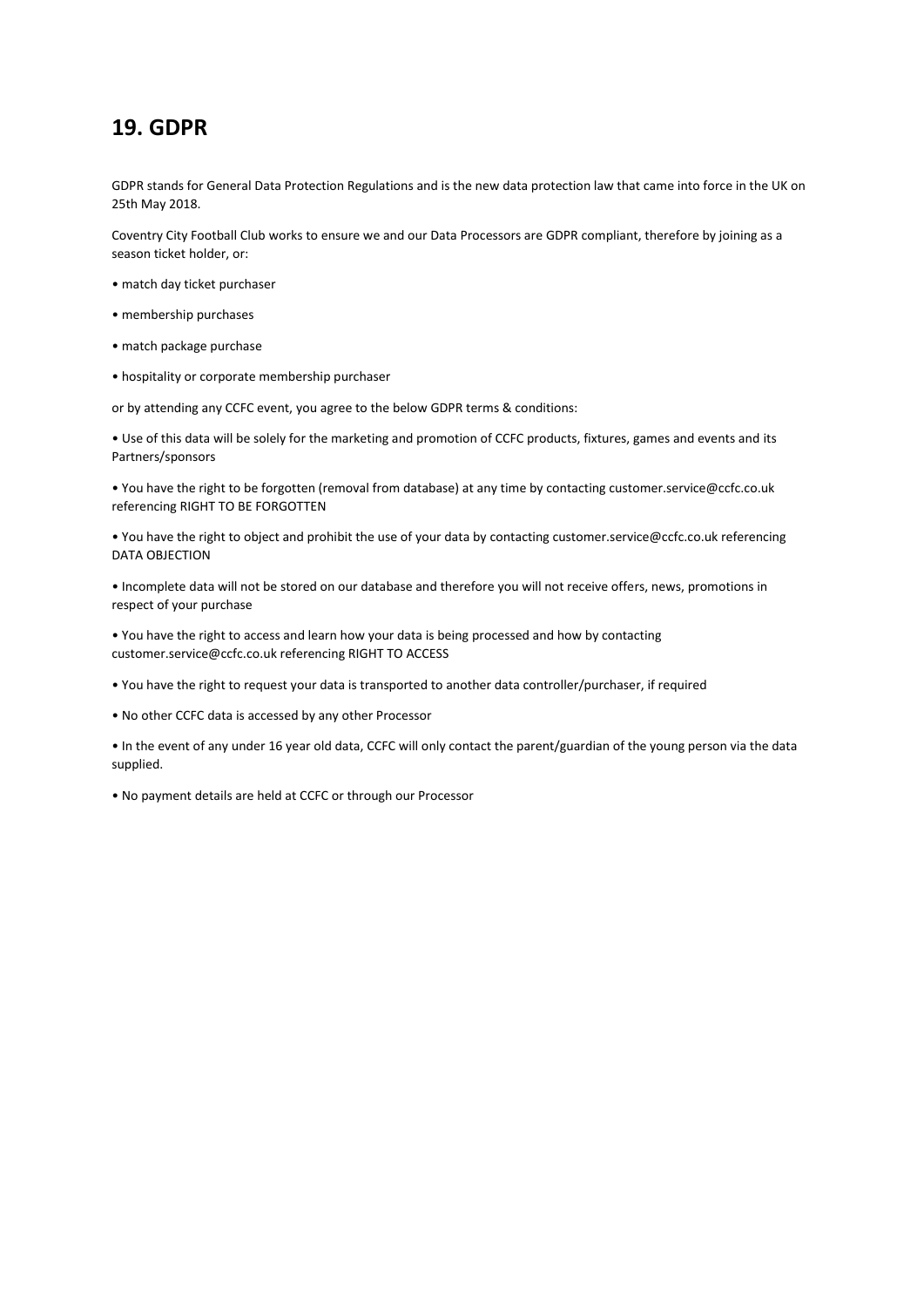# **20. Supporter Charter**

**20.1** This Supporter Charter will be posted on the Club's website ccfc.co.uk and will also be made available on written request. This will also be available in the Ticket Office and the Club Shop at the Coventry Building Society Arena.

**20.2** All permanent, full-time staff will informed of the importance of the Supporter Charter in the day to day running of the Club and their interactions with supporters.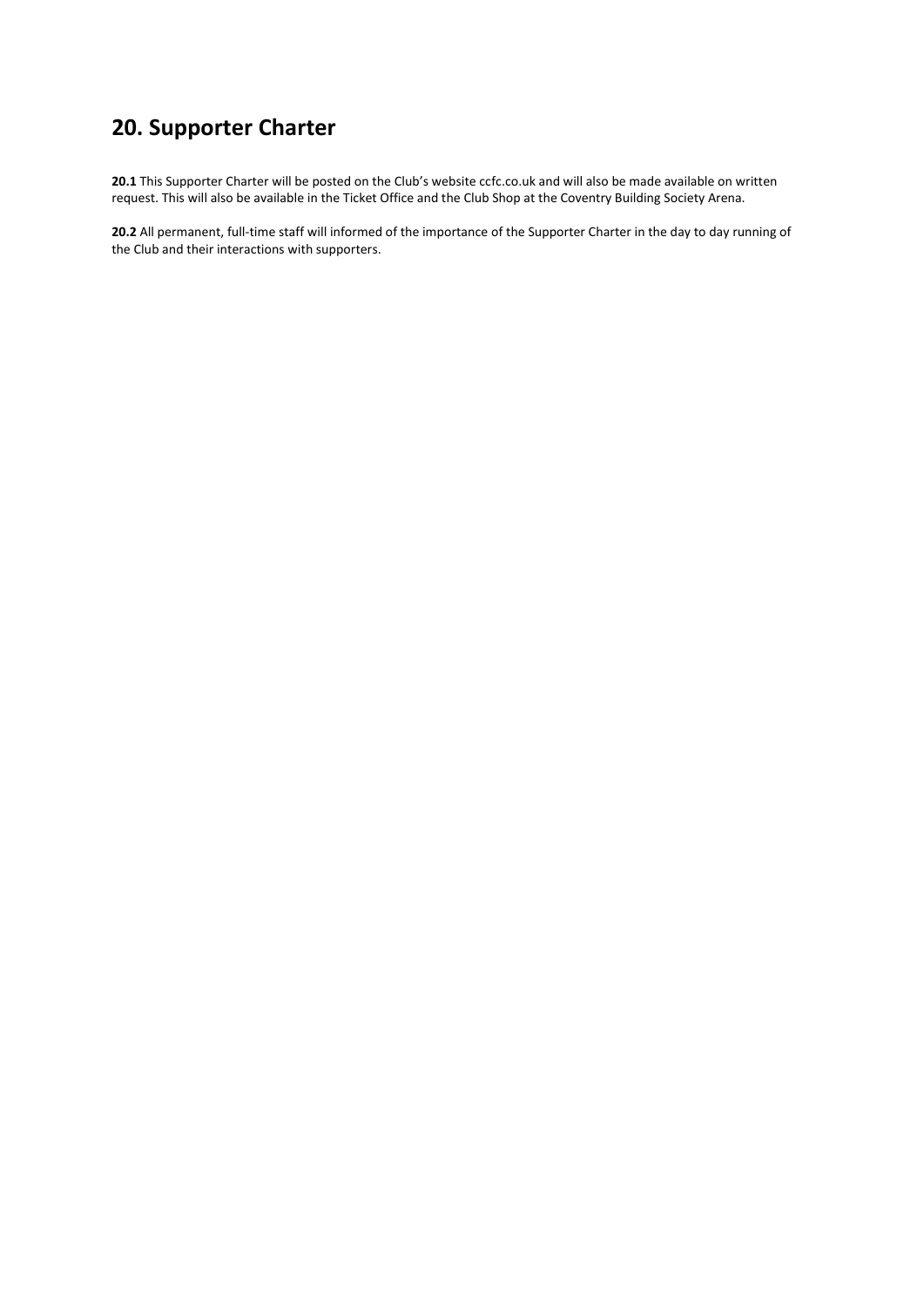### **21. Contact Us**

*There are a number of ways you can get in touch with your Club...* 

#### **POSTAL ADDRESS**

Coventry City FC Sky Blue Lodge Leamington Road Ryton-on-Dunsmore Coventry CV8 3FL

#### **GENERAL ENQUIRIES**

For all general enquiries please contact 024 7699 1987 between 9am-5pm (Monday-Friday). Alternatively email **[info@ccfc.co.uk](mailto:info@ccfc.co.uk)**

#### **TICKET OFFICE**

If you have a query relating to ticket purchases, please contact the Coventry City Ticket Office on 024 7699 1987 or using the following contact form: [https://tms-coventry.zendesk.com/hc/en-gb/requests/new?ticket\\_form\\_id=1900000514614](https://tms-coventry.zendesk.com/hc/en-gb/requests/new?ticket_form_id=1900000514614)

Disabled Supporters can contact 024 7699 2335 or e-mail **[Ticket.Office@ccfc.co.uk](mailto:Ticket.Office@ccfc.co.uk)**

#### **CLUB SHOP**

The Club Shop is located at the Coventry Building Society Arena For retail queries, please use the contact form at www.ccfcstore.com

#### **COMMERCIAL**

If you have any Commercial queries feel free to e-mail us at **[commercial@ccfc.co.uk](mailto:commercial@ccfc.co.uk)** or call 02476 991987

#### **CORPORATE HOSPITALITY and SPONSORSHIP**

For all enquiries relating to our Corporate Hospitality packages please email us at **[hospitality@ccfc.co.uk](mailto:hospitality@ccfc.co.uk)** or call 02476 991987 (Option 2)

#### **CUSTOMER SERVICES**

For all general enquiries, complaint resolution or information requests, please email **[customer.services@ccfc.co.uk](mailto:customer.services@ccfc.co.uk)**

#### **SAFEGUARDING**

To report a Safeguarding issue or to ask about anything relating to Safeguarding, please email **safeguarding@ccfc.co.uk**

#### **WEBSITE and PRESS OFFICE**

If you have a query regarding the Club's official website or Club online channel, please e-mail us at **[alex.lowe@ccfc.co.uk](mailto:alex.lowe@ccfc.co.uk)**

#### **JUNIOR SKY BLUES**

For all your enquiries into the Coventry City's Junior Sky Blues, please e-mail us at **[jsb@ccfc.co.uk](mailto:jsb@ccfc.co.uk)**

#### **SKY BLUES IN THE COMMUNITY**

To contact Sky Blues in the Community, please e-mail **sbitc@sbitc.org.uk** or call 024 7678 6349

#### **ACADEMY**

To contact the CCFC Academy, please e-mail **[academy@](mailto:academy@ccfc.co.uk)ccfc.co.uk** or call 024 7630 8920

#### **HISTORICAL ENQUIRIES**

For enquiries relating to Club history, please contact Club Historian Jim Brown via e-mail: **[clarriebourton@gmail.com](mailto:clarriebourton@gmail.com)**

*During peak periods, our Customer Services, Ticket Office and Retail teams are extremely busy and during these periods you may experience extended waiting times when contacting us.*

*We will endeavour to respond to all electronic and written enquiries to these offices within 10 working days.*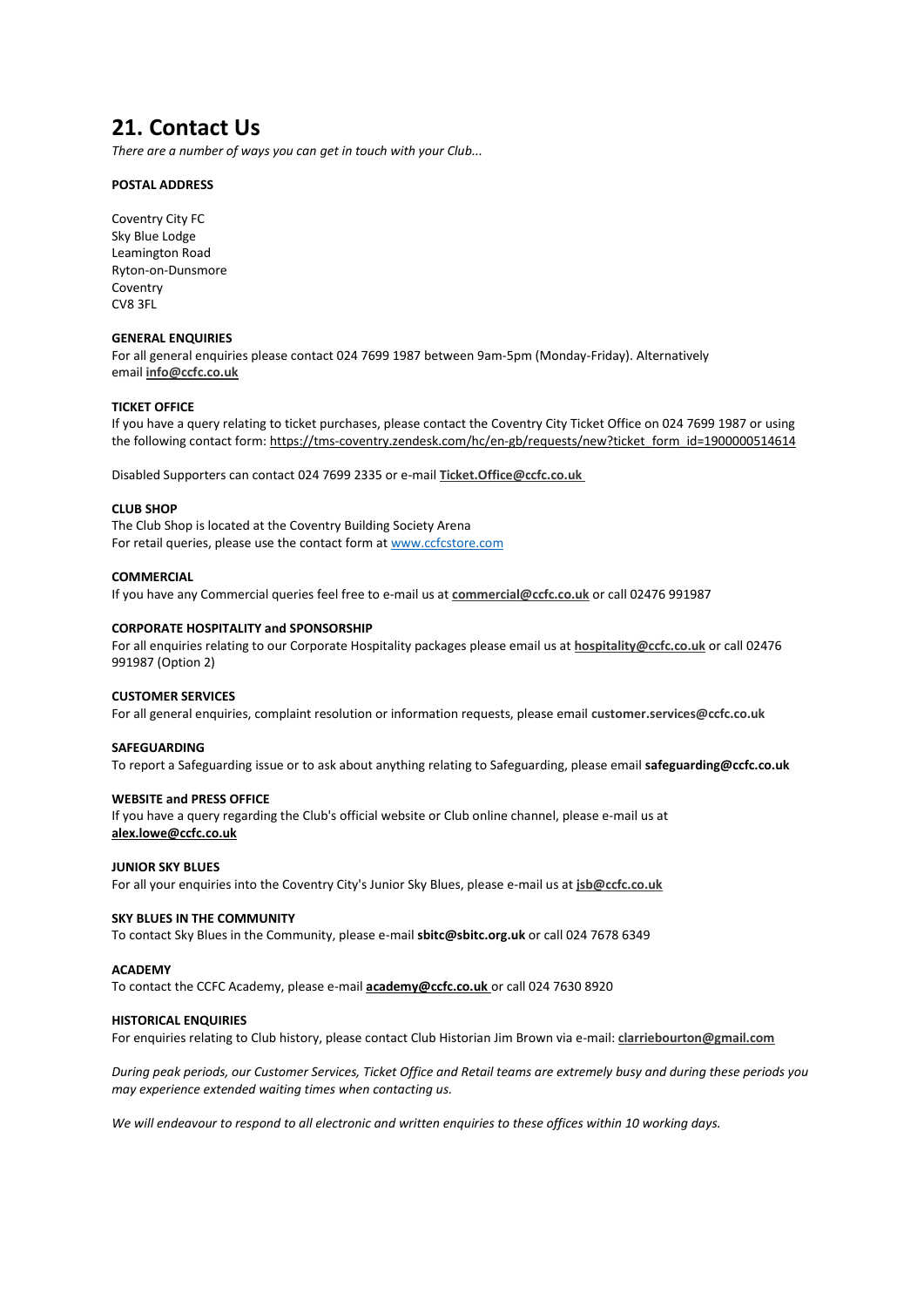**For all the latest news, player information and interviews visit** ccfc.co.uk **To buy tickets and memberships online visit:** eticketing.co.uk/ccfc **To order merchandise online visit:** ccfc.clubstore.co.uk/

#### **CCFC Ticket Office:**

Coventry City Football Club Ticket Office, Coventry Building Society Arena, Judds Lane, Coventry, CV6 6GE

#### **CCFC Shop address:**

Coventry City Football Club Shop, Coventry Building Society Arena, Judds Lane, Coventry, CV6 6GE

#### **Club postal address:**

Coventry City Football Club, Sky Blue Lodge, Leamington Road, Ryton, Coventry, CV8 3FL

#### **Twitter:**

Offical Club: **@coventry\_city**  Offical Matchday Programme: **@skyblues\_prog** Sky Blues in the Community: **@SBiTC\_CCFC**  Official Supporter Liaison: **@ccfcSSO**

#### **Facebook:**

Official Club: **facebook.com/coventrycityfc**  Sky Blues in the Community: **facebook.com/SBitC** 

#### **Instagram:**

Official Profile: **instagram.com/coventrycityfcofficial** 

**Youtube:**  Official Channel: **youtube.com/SkyBluesPlayer** 

**TikTok:**

Official Channel: **Tiktok.com/@ccfcofficial**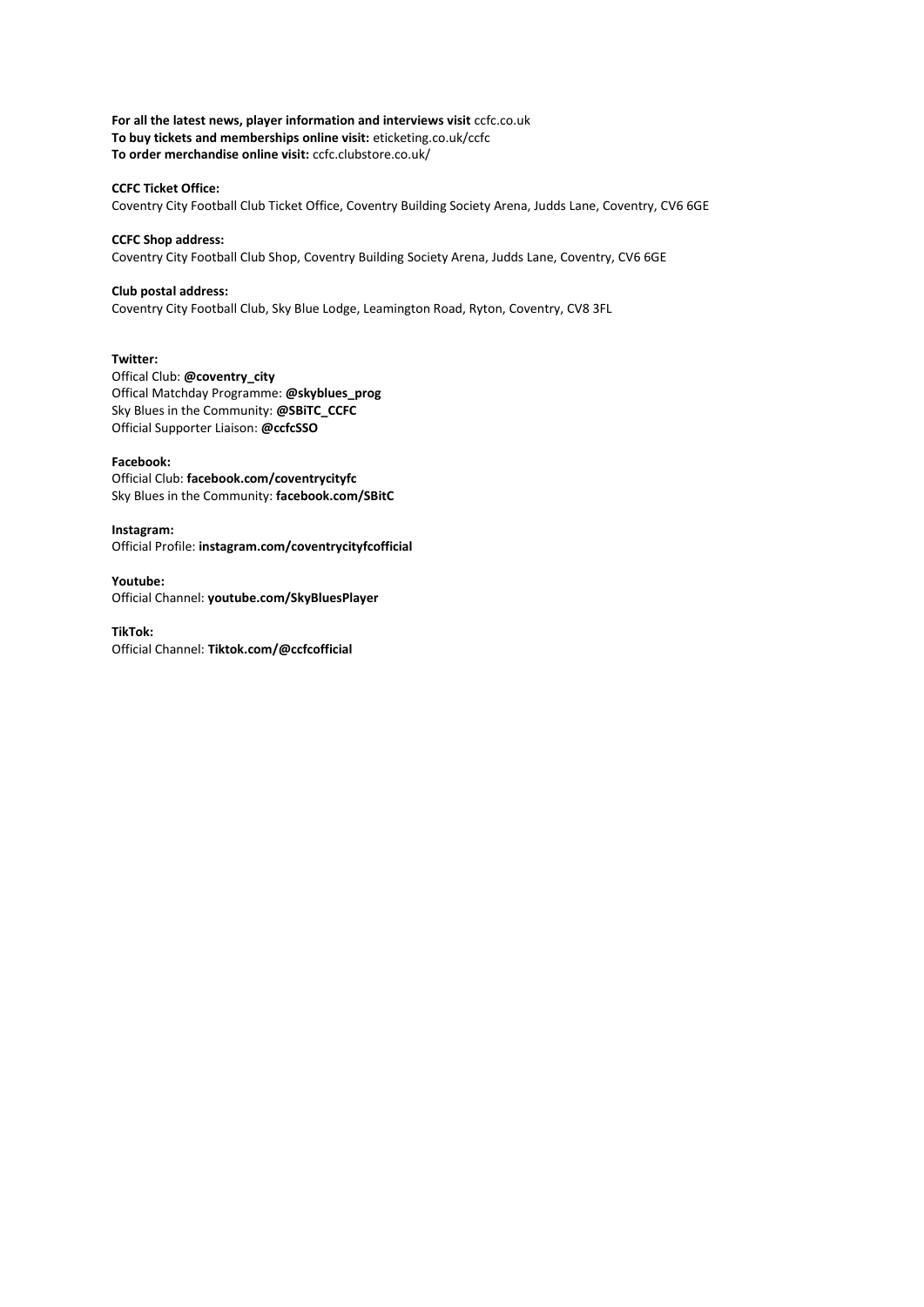#### Appendix 1: Independent Football Ombudsman

The Independent Football Ombudsman (IFO) is the final stage in the complaints process established by the English professional Football Authorities (the Football Association [FA], the Premier League and the EFL). The IFO comprises an Ombudsman, his Deputy and an Advisory Panel. This document explains the role of the IFO. Further information and guidance are available in a short leaflet which may be requested, using any of the contact addresses given below. This document and the leaflet are both reproduced on the IFO website **www.theifo.co.uk**. In February 2016 the IFO was formally recognised as an approved Alternative Dispute Resolution (ADR) Body, under the 2015 Alternative Dispute Consumer Regulations.

#### **1. Procedures in general**

The IFO believes that the following principles should inform complaints procedures in general:-

- It should be clear how complainants can register complaints and who will deal with them.
- Complaints should be dealt with quickly and effectively. Where a complaint is upheld, an apology should be issued and consideration should be given as to whether any other form of redress is appropriate.
- Those dealing with complaints should be well trained and motivated with a clear understanding that effective complaints resolution improves relationships with customers.
- The system should make clear what options are open to the complainant if he or she remains dissatisfied with the response to their complaint.

#### **2. The IFO within Football's complaints process**

The IFO is the final stage on complaints involving customer issues. An individual, a group of individuals or an organisation who feel aggrieved about the goods or services received from a football provider should, in the first instance, take that complaint to the provider. That will usually be the football club which provided the goods or services, but it could be one of the Football Authorities if they were responsible for the service (for example, the FA in the case of England matches). **You should always give the provider the opportunity to resolve your complaint before approaching the IFO.** 

Each club and each Authority has a customer charter which should explain how a complaint can be registered and how it will be dealt with. If your complaint is not satisfactorily dealt with by the provider and you have reached "deadlock" so that there is no prospect of a resolution, the provider will advise you that you have the right to refer your complaint to the IFO for investigation and adjudication.

If after 6 weeks from the time you submitted your complaint, the provider has not properly responded, YOU have the right to refer your complaint to the IFO, unless the provider has given a reasonable explanation for the delay (eg complexity of the case or unavailability of relevant personnel).

Where the IFO receives a complaint prematurely, i.e. where it has not gone to the provider or not enough time has elapsed from the submission of the complaint, the IFO will refer such complaints to the provider for consideration.

In common with many other Ombudsman or ADR schemes, the IFO cannot consider any matter which is the subject of legal or appellate action.

#### **3. How to complain to the IFO: Step by Step Guidance**

• **Complaints should be made in writing** and may be submitted by post to

#### *The Independent Football Ombudsman, Suite 33, Great George Street, LEEDS LS1 3AJ*

or by e-mail to *contact@theifo.co.uk* or via the website, **www.theifo.co.uk**  You may initially register your concerns by phone and may wish to leave a message on the IFO Voicemail **0800 588 4066** 

• You should submit a summary of your complaint, to include details of your concerns and your desired outcome. This should be supported by any documentary evidence available, including correspondence to and from the provider. This may be submitted either in hard copy or electronically. You may communicate with the IFO and the provider online if you wish. You will be given sufficient time to submit full documentation in order for the IFO to consider a complete case file.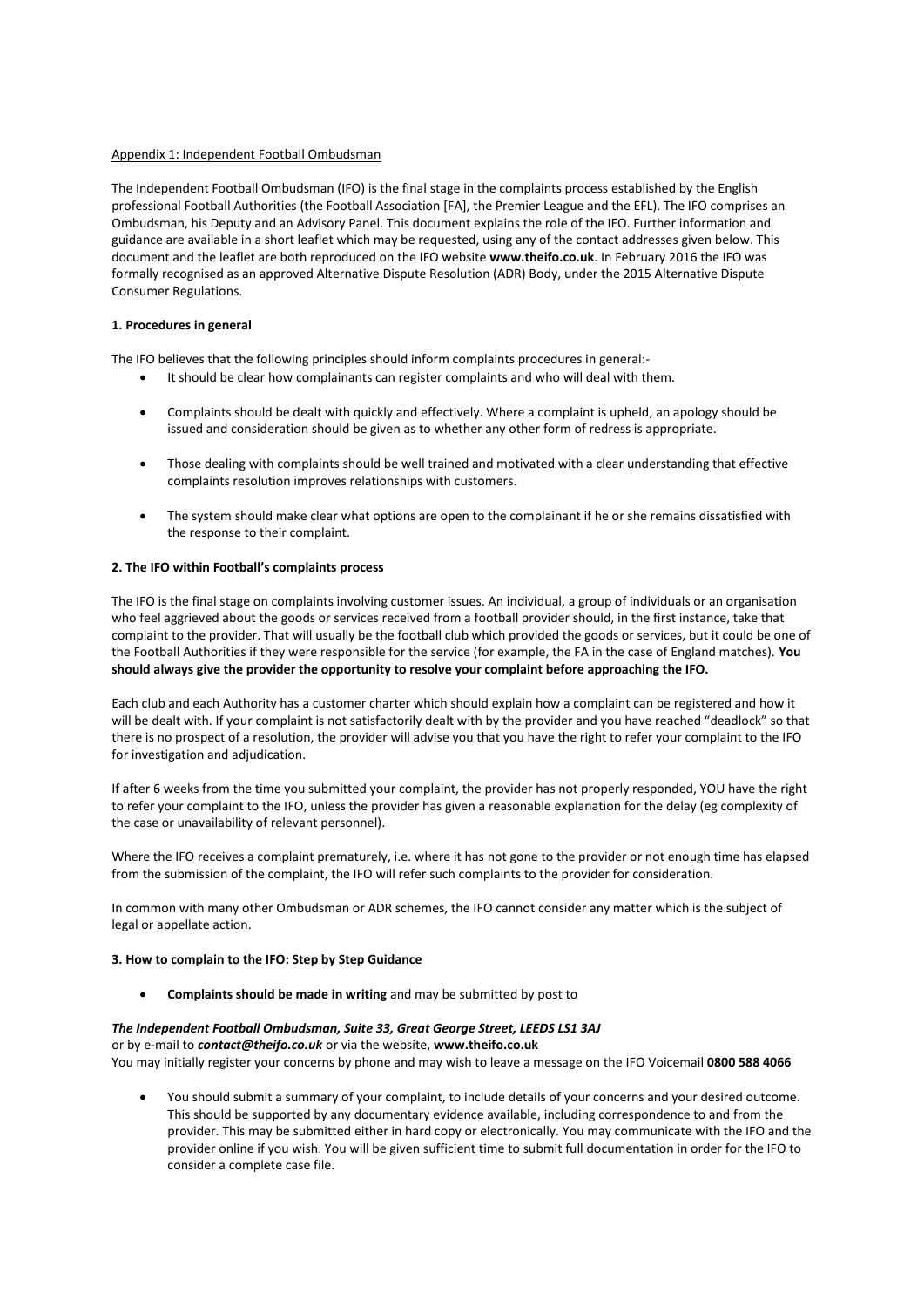- You do not need to be legally represented to submit a complaint to the IFO, but you may take independent advice if you wish. A submission to the IFO does not remove your right to take legal action subsequently. A referral to the IFO involves no cost to the complainant, irrespective of the outcome.
- The IFO will acknowledge receipt of your complaint and notify you promptly if it is unable to consider your complaint. The IFO cannot consider a complaint which is outside its remit (e.g. player behaviour or referee performance). The only other grounds for a refusal to investigate are
	- The complaint has not been previously submitted to the provider
	- The complaint is frivolous or vexatious
	- The complaint is subject to current legal action
	- (the IFO operates as an **alternative** to the legal process)

If IFO decides that the complaint is appropriate for further investigation, the IFO and the Deputy IFO, or one of them in conjunction with a member of the IFO's Advisory Panel, will consider the matter. The IFO will adopt procedures as seem appropriate to the complaint. The IFO will seek information from the football bodies concerned and may ask the complainant for oral evidence where that is deemed appropriate. If that evidence is sought by interview, the complainant may ask a friend or representative to attend. (The IFO will reimburse reasonable travel expenses). The IFO may visit a club or other service provider to investigate the matter, where this is judged necessary for the IFO to complete the adjudication. The IFO will normally complete its investigation and respond to the complainant within 60 days.

#### **4. The outcome**

After considering all the evidence the IFO will respond in one of three ways, depending on the content and merits of the case. It will do so by email or post as appropriate.

- To inform the complainant that no further action is to be taken, either because the case has no merit or the provider has already responded reasonably.
- To send an extended letter summarising the complaint and the IFO investigation, together with any recommended action.
- To publish a full adjudication where the nature of the complaint is complex and it merits a public airing of the concerns and issues raised. The Adjudication will be sent to the complainant and to the appropriate Football Authority or club. Adjudication Reports are published in full on the IFO website (www.theifo.co.uk). A summary of the adjudication will be included in the IFO's Annual Report and on the website of the relevant Authority.

If the complaint is wholly or partially upheld, the IFO will make any recommendations deemed appropriate. **IFO recommendations are non-binding,** but the Football Authorities have stated that they and their member clubs would normally expect to implement IFO findings. If the Football Authority considers that it cannot – for whatever reason – implement any recommendation of the IFO, it will publish the reasoning behind such a decision and any proposed alternative resolution to the complaint.

Within football's complaints process there is no right of appeal against IFO adjudications. The IFO is the final stage of the complaints process.

#### **5. Key points to note.**

If you submit a complaint to the IFO, you should note the following:

- Either party has the right to request sight of the evidence provided by the other side subject to reasonable safeguards. The IFO will not disclose information which is commercially sensitive, which relates to anti-fraud measure or which is personally confidential and to disclose would be against the provisions of the Data Protection Act
- You may withdraw from the process at any time if you are unhappy with the way your complaint is being handled.
- You may request that the final report is not published.
- Both parties are free to accept or reject the findings and will be given reasonable time to decide whether to do so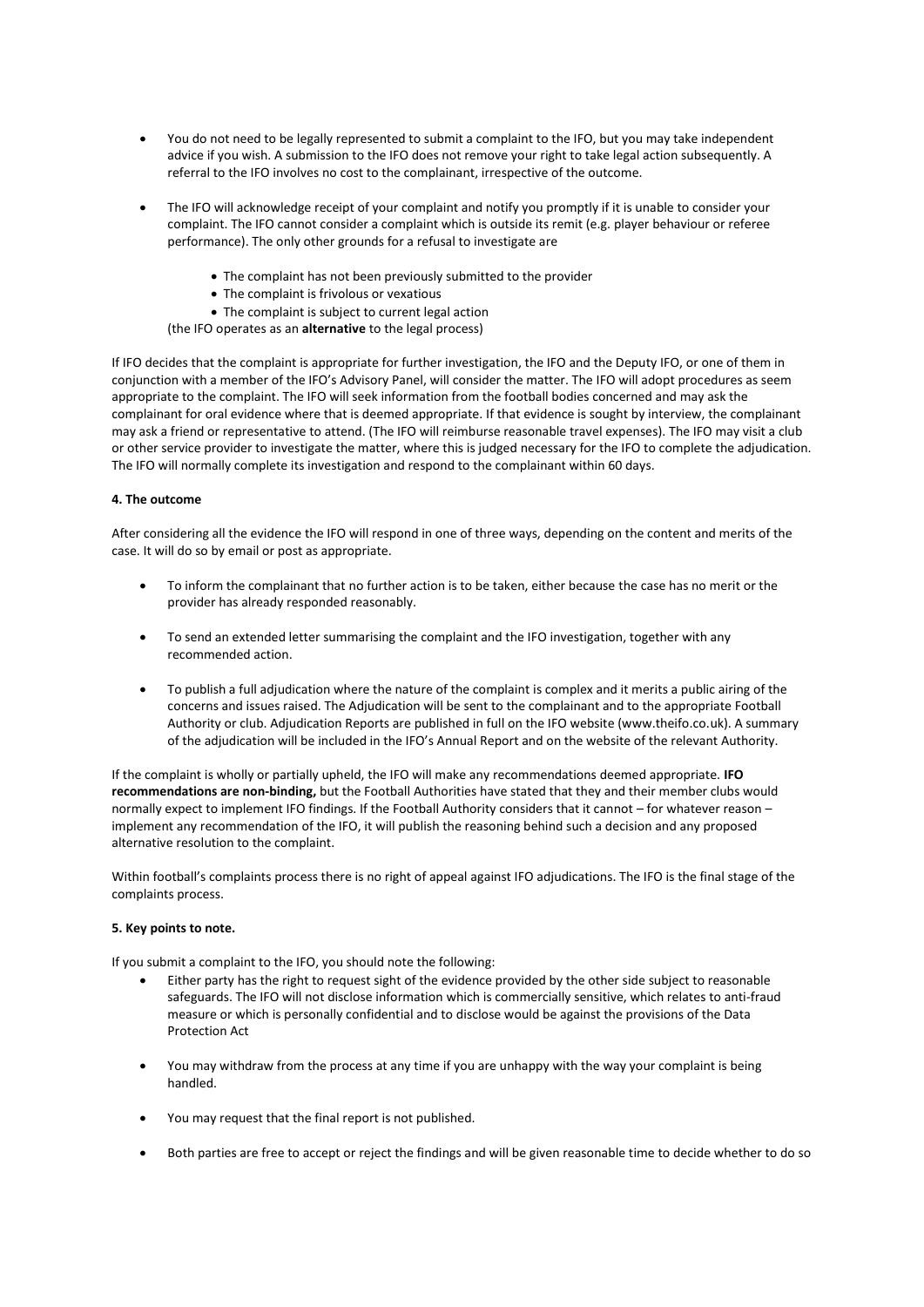- If you choose to reject the IFO findings this will not preclude you taking legal action to seek redress, noting that the IFO is not a legal tribunal and its findings may be different from those of a court.
- The IFO will handle any personal information sensitively and within its published *Information Policy.*
- The IFO will treat all complaints fairly and impartially and its officers will declare any relevant financial or emotional interest. Investigations are conducted in line with the IFO's published *Conflict of Interest Policy.*

#### **If you wish to seek advice on your complaint and how to progress it, please contact the IFO by letter, phone, e-mail or through the website, as below. CORRESPONDENCE ADDRESS**

THE INDEPENDENT FOOTBALL OMBUDSMAN SUITE 49, 33 GREAT GEORGE STREET LEEDS LS1 3AJ

**TELEPHONE (VOICEMAIL)**  0800 5884066

**Email ADDRESS**  contact@theifo.co.uk

**WEBSITE ADDRESS**  www.theifo.co.uk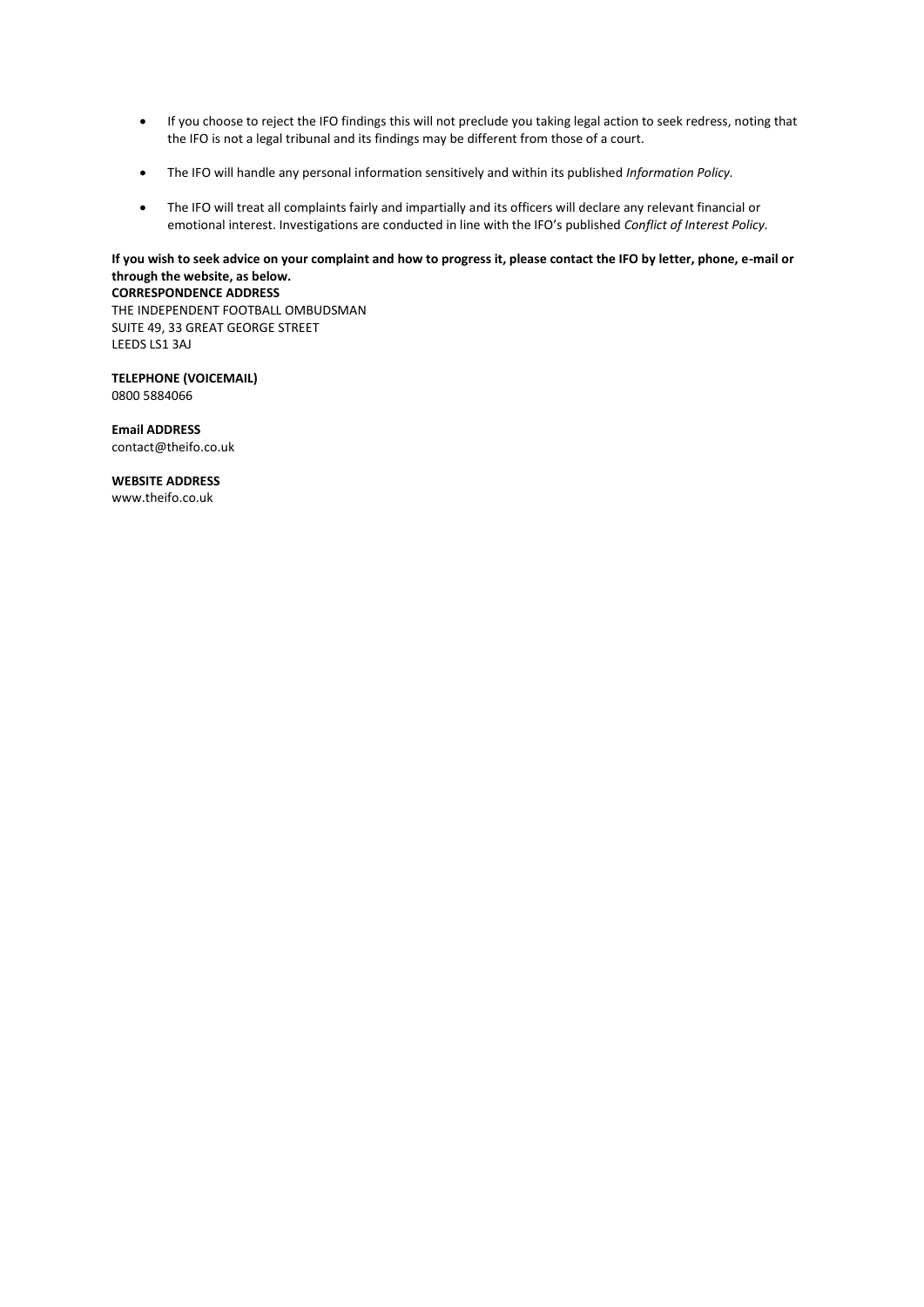#### Appendix 2: Ground Regulations

#### **GROUND REGULATIONS**

**Notice: Entry to the Ground is expressly subject to acceptance by the visitor of these Ground Regulations and the rules and regulations of FIFA, UEFA, The Football Association, the Premier League and the English Football League (EFL) in respect of the relevant competition. The Ground Regulations incorporate the Club's Customer Charter (if any). Entry to the Ground shall constitute acceptance of the Ground Regulations.**

"**Ground**" means this football stadium and all locations owned, occupied or utilised by the Club.

"**Club**" means this football club*.*

"**Match**" means any association football match (or any part or aspect of such a match) taking place at the Ground.

"**Material**" means any audio, visual or audio-visual material or any information or data.

**"Football Authority"** means each of the English Football League (EFL), the Premier League, The Football Association, the Football Association of Wales, FIFA, UEFA and any other relevant governing body of association football

- 1 Notwithstanding possession of any ticket the Club, any police officer or authorised steward may refuse entry to (or eject from) the Ground any person:
	- 1.1 that fails (or in the Club's reasonable opinion is likely to fail) to comply with these Ground Regulations or any reasonable instruction issued by a police officer or authorised steward; and/or
	- 1.2 whose presence within the Ground is, or could (in the Club's reasonable opinion), constitute a source of danger, nuisance or annoyance to any other person.
- 2 On no account will admission be granted to a person who is the subject of a current Banning Order under the Football Spectators Act 1989 (as amended) or has been convicted of ticket touting offences under the Criminal Justice and Public Order 1994 (as amended).
- 3 The Club excludes to the maximum extent permitted by law any liability for loss, injury or damage to persons/property in or around the Ground.
- 4 No guarantees can be given by the Club that a Match will take place at a particular time or on a particular date and the Club reserves the right to reschedule the Match without notice and without any liability whatsoever.
- 5 In the event of the postponement or abandonment of the Match, refunds (if any) will be made in accordance with the Club's Customer Charter. The Club will have no further liability whatsoever, including (but not limited to) any indirect or consequential loss or damage, such as (but not limited to) loss of enjoyment or travel costs.
- 6 All persons seeking entrance to the Ground acknowledge the Club's right to search any person entering the Ground and to refuse entry to or eject from the Ground any person refusing to submit to such a search.
- 7 The following articles must not be brought within the Ground knives, fireworks, smoke canisters, air-horns, flares, weapons, dangerous or hazardous items, laser devices, bottles, glass vessels, cans, poles and any article that might be used as a weapon and/or compromise public safety. Any person in possession of such items will be refused entry to the Ground.
- 8 Further, you may not bring into the Ground any sponsorship, promotional or marketing materials save in respect of official club merchandise and/or other football related clothing worn in good faith nor may you offer (either free or for sale by any person) any goods (including literature) of any nature without the express written approval of the Club's management.
- 9 The use of threatening behaviour, foul or abusive language is strictly forbidden and will result in arrest and/or ejection from the Ground. The Club may impose a ban for one or more Matches.
- 10 Racial, homophobic or discriminatory abuse, chanting or harassment is strictly forbidden and will result in arrest and/or ejection from the Ground. The Club may impose a ban for one or more Matches.
- 11 The following acts are offences under the Football (Offences) Act 1991 (as amended):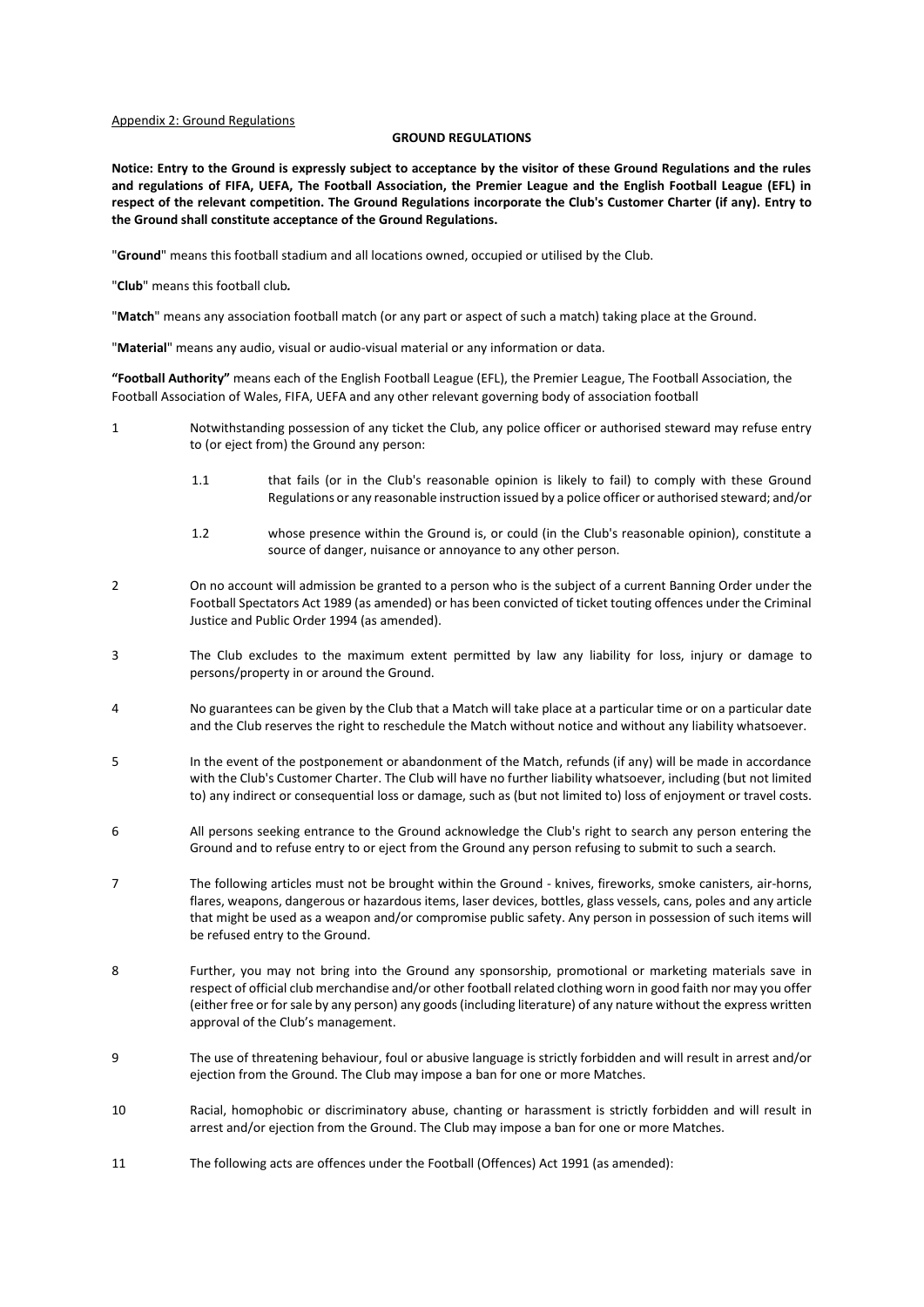- 11.1 The throwing of any object within the Ground without lawful authority or excuse.
- 11.2 The chanting of anything of an indecent or racialist nature.
- 11.3 The entry onto the playing area or any adjacent area to which spectators are not generally admitted without lawful authority or excuse.

Conviction may result in a Banning Order being made.

- 12 All persons entering the Ground may only occupy the seat allocated to them by their ticket and must not move from any one part of the Ground to another without the express permission or instruction of any steward, officer of the Club and/or any police officer.
- 13 Nobody may stand in any seating area whilst play is in progress. Persistent standing in seated areas whilst play is in progress is strictly forbidden and may result in ejection from the Ground.
- 14 The obstruction of gangways, access ways, exits and entrances, stairways and like places is strictly forbidden. Nobody entering the Ground shall be permitted to climb any structures within the Ground.
- 15 EFL stadia are smoke-free and smoking is not permitted inside the Ground.
- 16 Mobile telephones and other mobile devices are permitted within the Ground PROVIDED THAT (i) they are used for personal and private use only (which, for the avoidance of doubt and by way of example only, shall not include the capturing, logging, recording, transmitting, playing, issuing, showing, or any other communication of any Material for any commercial purposes); and (ii) no Material that is captured by a mobile telephone or other mobile device may be published or otherwise made available to any third parties including, without limitation, via social networking sites.
- 17 Under the Sporting Events (Control of Alcohol etc) Act 1985 (as amended), the following are offences for which a person can be arrested by a police officer and conviction could result in a Banning Order being made:
	- 17.1 Attempting to enter the Ground or being inside the Ground whilst drunk;
	- 17.2 Being in possession of any intoxicating liquor, or bottle, can or other portable container and which could cause damage or personal injury, when entering the Ground or in a public area of the Ground from which the event can be directly viewed.
- 18 Any individual who has entered any part of the Ground designated for the use of any group of supporters to which he does not belong may be ejected from the Ground either for the purposes of his own safety or for any other reason.
- 19 Save as set out in paragraph 16 above, no person (other than a person who holds an appropriate licence) may capture, log, record, transmit, play, issue, show or otherwise communicate (by digital or other means) any Material in relation to the Match, any players or other persons present in the Ground and/or the Ground, nor may they bring into the Ground or use within the Ground (or provide to, facilitate or otherwise assist another person to use within the Ground) any equipment or technology which is capable of capturing, logging, recording, transmitting, playing, issuing, showing or otherwise communicating (by digital or other means) any such Material. Copyright, database rights and any other intellectual property rights in any unauthorised recording or transmission is assigned (by way of present assignment of future rights) to the Club and the EFL. You further agree (if and whenever required to do so by the Club and/or the EFL) to promptly execute all instruments and do all things necessary to vest the right, title and interest in such rights to the Club and the EFL absolutely and with full title guarantee.
- 20 No goods (including literature) of any nature may be offered either free or for sale by any person within the Ground without the express written permission of the Club.
- 21 Tickets are not transferable and may not be offered for sale without the prior written permission of the Club or otherwise in accordance with the relevant ticket terms and conditions. Any tickets that are transferred are transferred subject to these Ground Regulations. Any tickets offered for sale may be confiscated by any steward, officer of the Club or any police officer. The Club reserves the right to refuse admission to or eject from the Ground and/or "blacklist", any person who has offered for sale or transferred his/her ticket in contravention of the relevant ticket terms and conditions (and/or the holder of any ticket that has been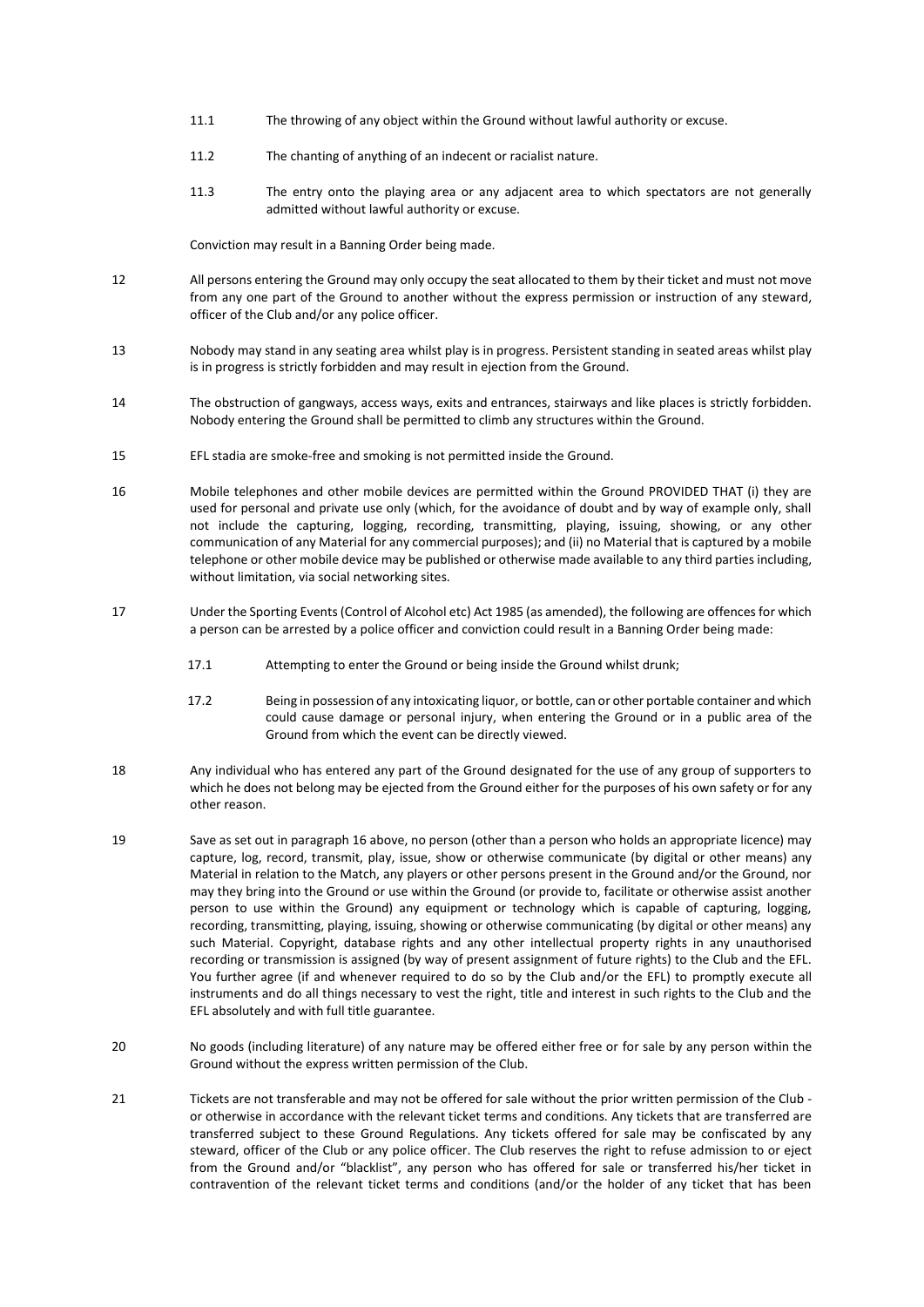transferred in contravention of the relevant ticket terms and conditions). Tickets remain the property of the Club at all times.

- 22 CCTV cameras are in use around and in the Ground. Body worn video cameras recording video and/or audio may also be used as appropriate, for example to record prohibited behaviours as referenced in paragraphs 9 and 10. The Club may itself use or pass to the police or any Football Authority or other clubs, any recordings for use in any proceedings.
- 23 At all times whilst present in the Ground, persons must comply with any and all instructions of any steward or officer of the Club and/or any police officer. Failure to comply with any instruction may lead to immediate ejection from the Ground.
- 24 By entering the Ground, all persons are acknowledging that photographic images and/or video recordings (and/or stills taken from video recordings) may be taken of them and may also be used, by way of example and without limitation, in televised coverage of the game or by or on behalf of the Club or any Football Authority (or their commercial partners) for marketing, training or promotional purposes. Entry into the Ground is confirmation that all persons have consented to such use of their image. If these images should feature an individual prominently the Club will make reasonable efforts to gain the consent of that person before publishing such images, however, if this is not possible, then entry into the Ground shall be deemed consent unless the Club is notified in writing to the contrary.
- 25 Further to paragraph 24, if such person is under 18 years of age, the parent, guardian, or responsible adult who is accompanying them into the Ground shall be deemed to have provided consent on their behalf.
- **26 Refused entry to (or ejection from) the Ground may lead to further action by the Club including, but not limited to, the withdrawal of any season ticket (without reimbursement), Club Membership and other benefits.**

Published by EFL – June 2016.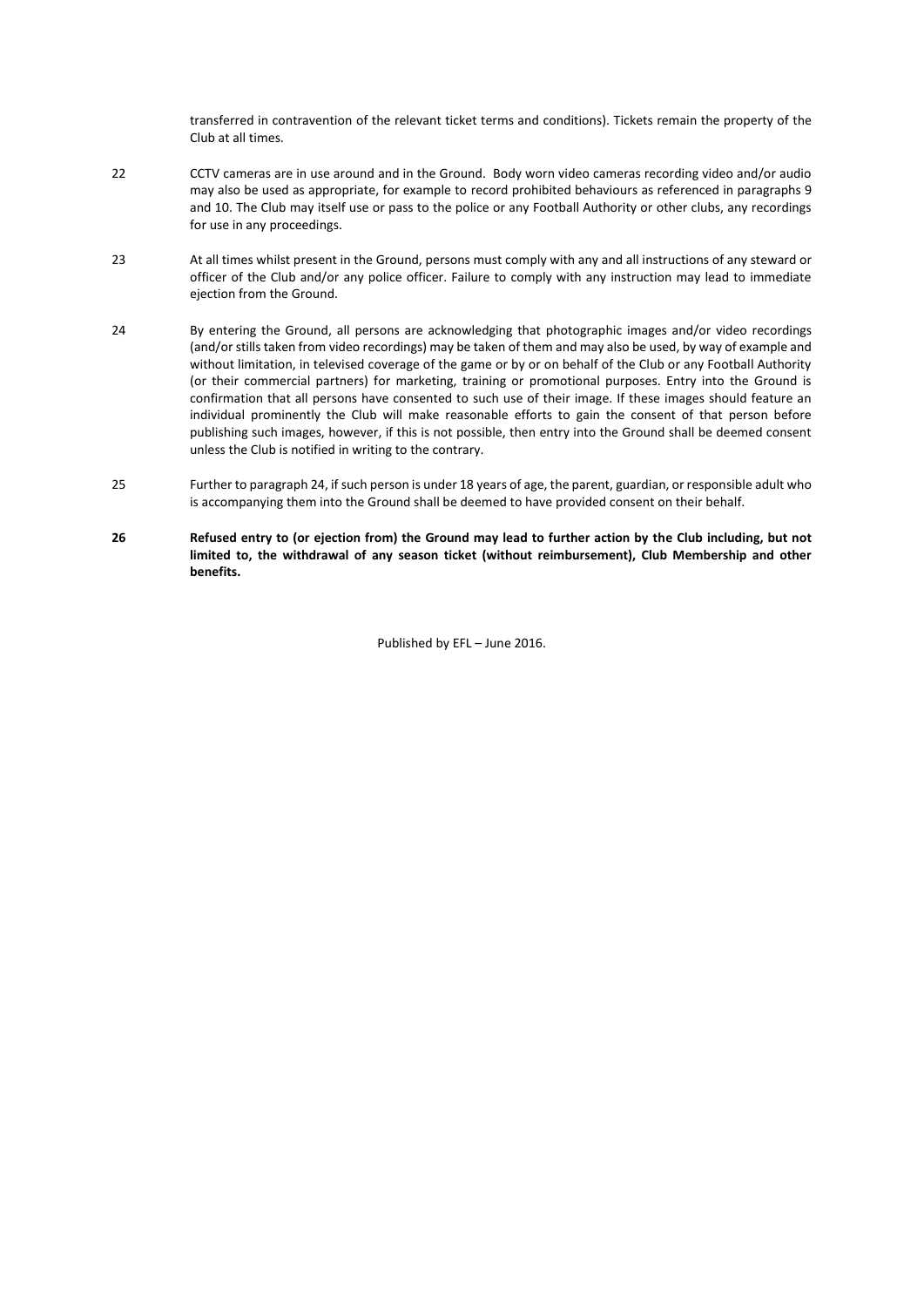#### Appendix 3: Season Ticket terms and conditions

1.Season Tickets are sold on a strictly non-refundable basis.

2.Season Tickets remain the property of the Club at all times.

3. Season Tickets may not be re-sold or lent for value by Season Ticket Holders under any circumstances.

4. The Season Ticket entitles the Season Ticket holder to admission to the designated part of the Coventry Building Society Arena ("the Stadium") on match-days and the right to sit in the designated seat as shown on the Season Ticket at all home fixtures of the league competition participated in by the Club's first team, excluding any playoff games ("the fixtures").

5. Season Ticket Holders are not entitled to automatic entry to home FA Cup or League Cup ties, or for any other cup competitions.

6. In the event of a Season Ticket being lost or stolen this must be reported immediately to the Club whereon in it will be replaced, subject to an administration charge.

7. Any changes with the Season Ticket Holder's contact and personal details as held by the Club should be notified to the Club as soon as possible.

8. The Club reserves the right to require any Season Ticket Holder to be temporarily or permanently relocated to any other part of the Stadium and seat of an equivalent or higher value, this may be due to but not restricted to the following causes: a. Advice of local authority, Police or Safety Officer.

b. Construction, development, maintenance, or other works being required to any part of the Stadium.

c. Unforeseen circumstances or incidence of force affecting any part of the Stadium.

9. The Club and its partners accept no liability in the event that a Season Ticket Holder is precluded from admission to the designated part of the Stadium, or the designated seat shown on the Season Ticket by reason of the circumstances described in clauses 8 above.

10. All fixtures are played in accordance with the relevant rules of the appropriate football governing body. Play cannot be guaranteed to take place on a particular day or at any particular time. All Fixtures are subject to change and the Club reserves the right to alter its advertised Fixtures without notice or liability. It is the responsibility of the Season Ticket holder to monitor fixture amendments.

11. It is against the law to smoke within the Stadium and associated facilities are NO SMOKING zones and as such, all Season Ticket Holders must adhere to these restrictions.

12. All Season Ticket Holders shall at all times act in a civil manner. Any person who uses foul, obscene, abusive, racist, homophobic or other abusive language at any time shall be subject to arrest or ejection from the Stadium and shall have no claim for any refund or compensation from the Club. Any person who uses such language in the near vicinity of the Stadium shall be refused entry to the Stadium and shall have no claim for any refund or compensation from the Club.

13. All Season Ticket Holders shall at all times observe the proper directions of Stewards, other employees of the Club and Police Officers.

14. During play Season Ticket Holders shall remain in their allocated seat and shall not block the any aisles, stairs, gangways or emergency exits. Any person who engages in persistent standing while play is in progress having been warned about such conduct shall be liable to be ejected from the Stadium and shall have no claim for refund or compensation from the Club.

15. Any Season Ticket Holder who commits any criminal offence whilst attending, travelling to or from any home or away Coventry City Football Club match or who breaches the ground regulations of the host club shall be liable to have his/her Season Ticket cancelled or be banned from the Stadium for a period to be determined at the Club's discretion, without refund or compensation.

16. Any breach of these Terms and Conditions shall render the Season Ticket Holder liable to be ejected from the Stadium, refused entry to the Stadium, and/or made the subject of a ban from the Stadium, in each case without refund or compensation and in the Club's sole discretion.

17. Any Season Ticket Holder made the subject of a Club ban from the Stadium may appeal against the ban within 21 days by giving notice in writing to that effect, addressed to the Club Chief Executive. Rules of procedure for an appeal are available upon request from the Club.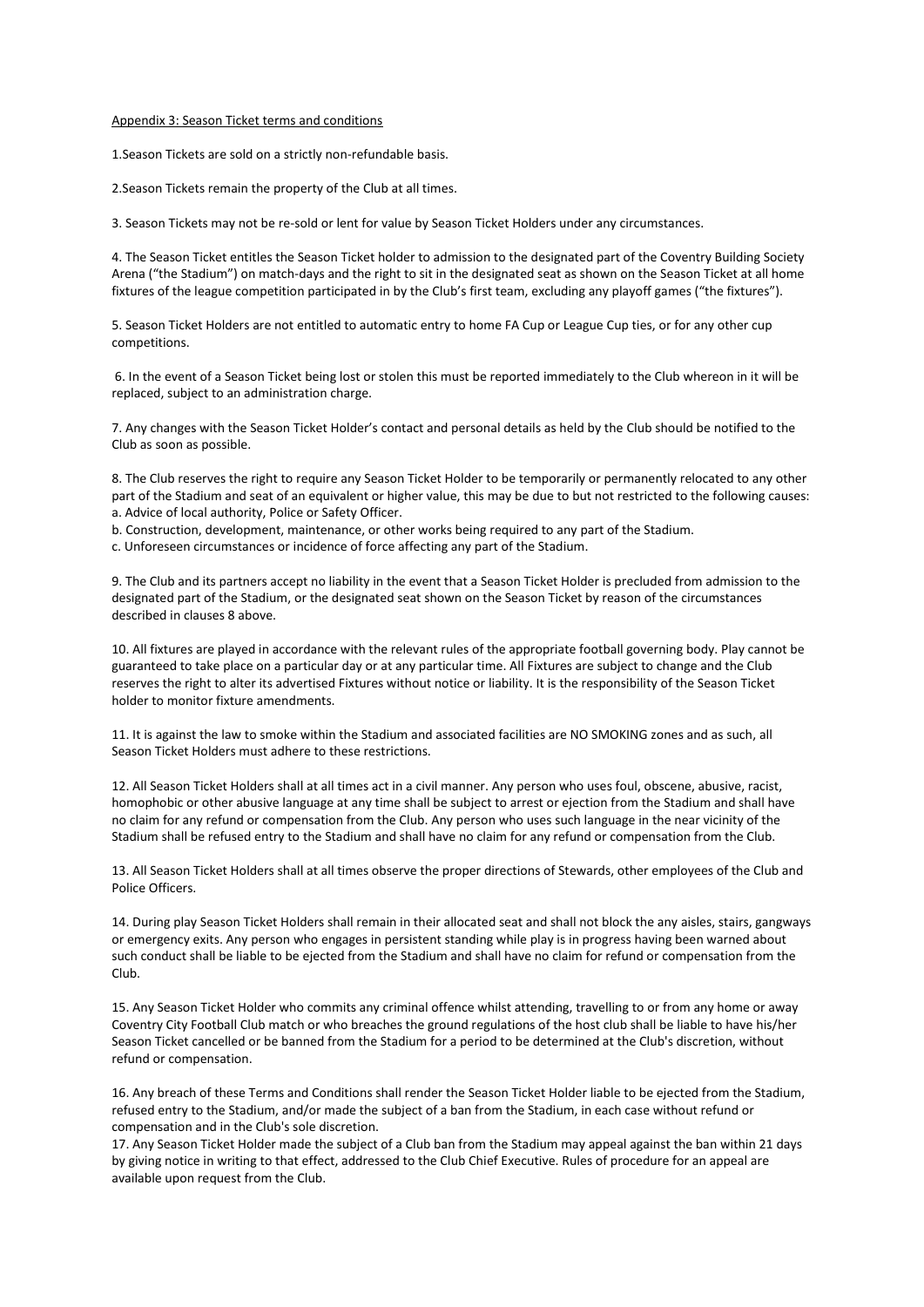18. The Club reserves the right to refuse any application for Season Tickets at its sole discretion.

19. The Club reserves the right to withdraw a Season Ticket from a Season Ticket Holder in accordance with these Terms and Conditions.

20. The Club's Ground Regulations shall be incorporated into these Terms and Conditions save where there is a conflict between these Terms and Conditions and the Ground Regulations where the former shall prevail. The Ground Regulations are available for inspection at entry points around the Stadium or at ccfc.co.uk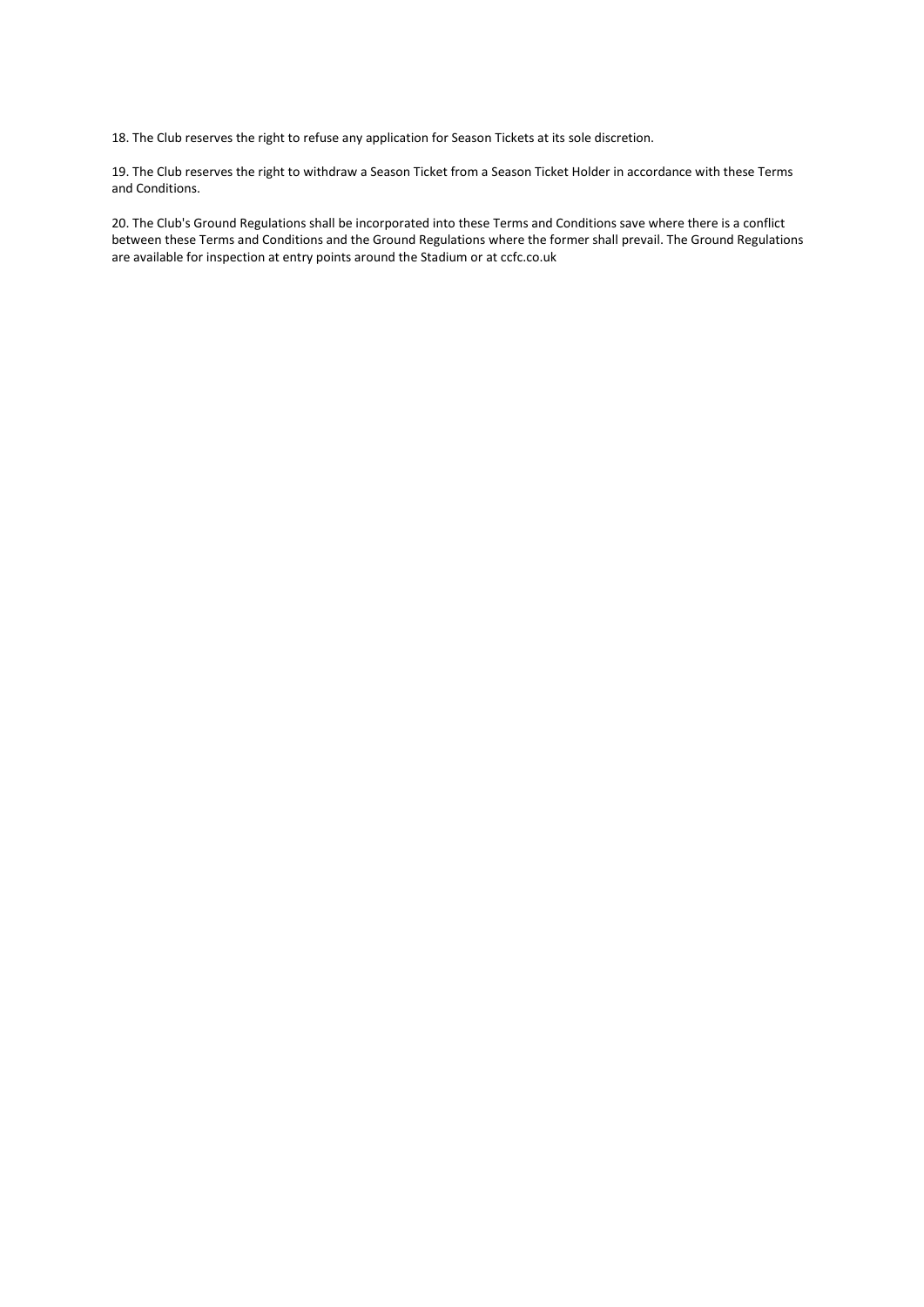#### Appendix 4: Match Ticket terms and conditions

**1.** Match Tickets are sold on a non-refundable basis. In certain circumstances, tickets can be exchanged or a credit note given. This must be done at least 24 hours prior to the kick-off time.

**2.** Match Tickets remain the property of the Club at all times.

**3.** Match Tickets may not be re-sold or lent for value under any circumstances.

**4.** The Match Ticket entitles the Match Ticket holder to admission to the designated part of the Stadium for the designated match and the right to sit in the designated seat as shown on the Match Ticket.

**5.** In the event of a Match Ticket being lost or stolen this must be reported immediately to the Club whereon in it will be replaced subject to an administration charge.

**6.** The Club reserves the right to require any Match Ticket holder to be temporarily or permanently relocated to any other part of the Stadium on a matchday and seat of an equivalent or higher value, this may be due to but not restricted to the following causes:

- Advice of local authority, Police or Safety Officer.
- Construction, development, maintenance or other works being required to any part of the Stadium.
- Unforeseen circumstances or incidence of force affecting any part of the Stadium.

**7.** The Club accepts no liability in the event that a Match Ticket Holder is precluded from admission to the designated part of the Stadium or the designated seat shown on the Match Ticket by reason of the circumstances described in clauses 10 above.

**8.** All fixtures are played in accordance with the relevant rules of the appropriate football governing body. Play cannot be guaranteed to take place on a particular day or at any particular time. All Fixture dates and times are subject to change and the Club reserves the right to alter its advertised fixtures without notice or liability. It is the responsibility of the Match Ticket holder to monitor fixture amendments.

**9.** The Club is not liable for any travel or accommodation costs incurred or lost as a result of any fixture changes, and no refunds or compensation will be paid in these circumstances.

**10.** It is against the law to smoke within the Stadium and associated facilities are NO SMOKING zones and as such all Match Ticket Holders must adhere to these restrictions. This includes e-cigarettes.

**11.** All Match Ticket Holders shall at all times act in a civil manner. Any person who uses foul, obscene, abusive, racial or other abusive language at any time shall be subject to arrest or ejection from the Stadium and shall have no claim for any refund or compensation from the Club. Any person who uses such language in the near vicinity of the Stadium shall be refused entry to the Stadium and shall have no claim for any refund or compensation from the Club.

**12.** All Match Ticket Holders shall at all times observe the proper directions of Stewards, other employees of the Club and Police Officers.

**13.** During play Match Ticket Holders shall remain in their allocated seat and shall not block the any aisles, stairs, gangways or emergency exits. Any person who engages in persistent standing while play is in progress having been warned about such conduct shall be liable to be ejected from the Stadium and shall have no claim for refund or compensation from the Club.

**14.** Any Match Ticket Holder who commits any criminal offence whilst attending, travelling to or from any home or away Coventry City Football Club match or who breaches the ground regulations of the host club shall be liable to have his/her Season Ticket cancelled or be banned from the Stadium for a period to be determined at the Club's discretion, without refund or compensation.

**15.** Any breach of these Terms and Conditions shall render the Match Ticket Holder liable to be ejected from the Stadium, refused entry to the Stadium, and/or made the subject of a ban from the Stadium, in each case without refund or compensation and in the Club's sole discretion.

**16.** Any Match Ticket Holder made the subject of a Club ban from the Stadium may appeal against the ban within 21 days by giving notice in writing to that effect, addressed to the Club Company Secretary. Rules of procedure for an appeal are available upon request from the Club.